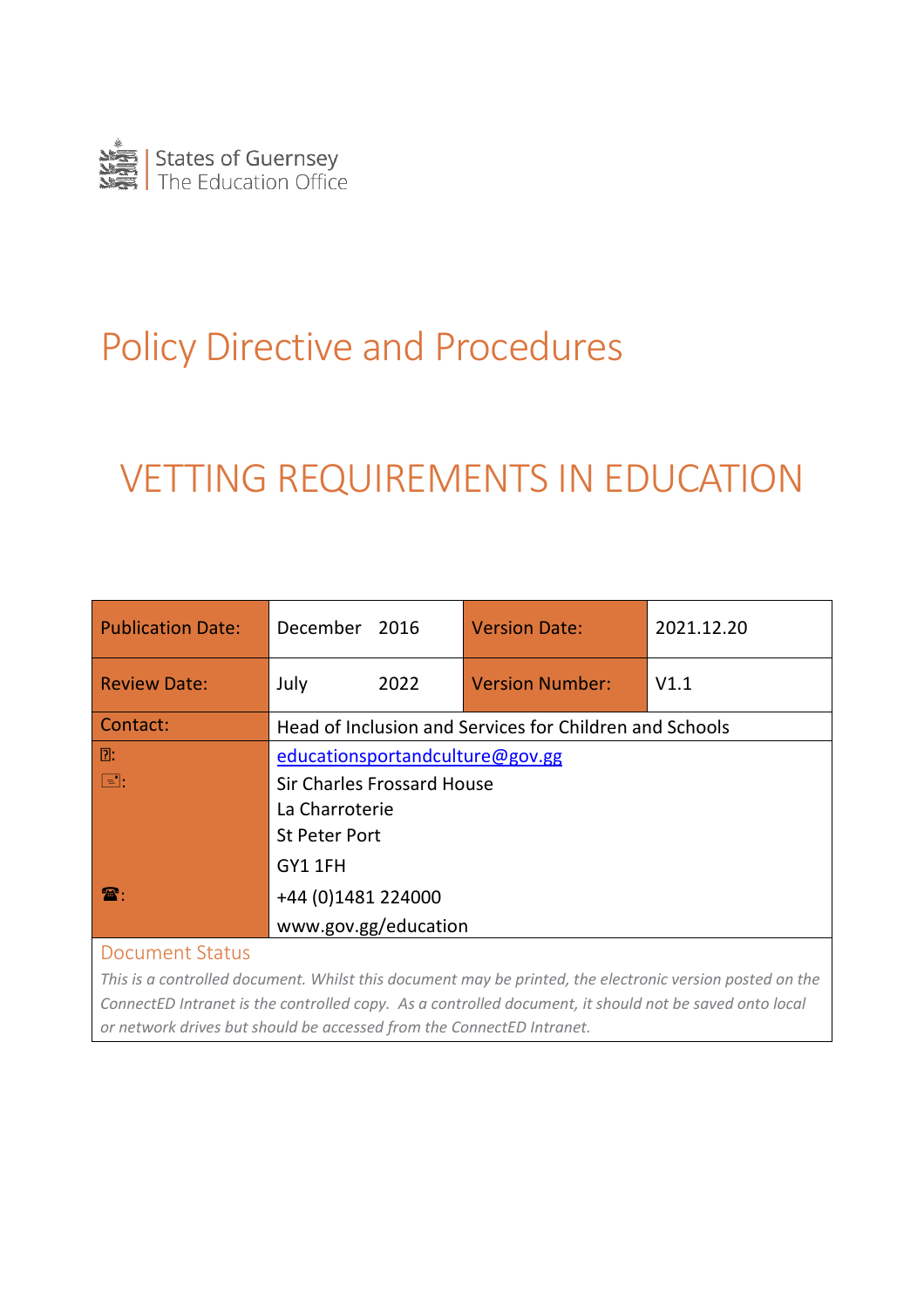## Summary of  $Changes<sup>1</sup>$  from Previous Versions

| Version no/     | Change                    | <b>Comment</b>                                                   | Section/         |
|-----------------|---------------------------|------------------------------------------------------------------|------------------|
| <b>Date</b>     |                           |                                                                  | Page             |
| V1.1/2021.12.09 | Limited<br>minor          | · Update to titles (organisational, individual                   | Throughout       |
|                 | while<br>amendments       | officers), and to links                                          |                  |
|                 | awaiting publication of   | . Extension of date to allow for publication of                  | P1               |
|                 | overarching<br>central    | central policy                                                   |                  |
|                 | Recruitment<br>and        | • Clarification that the policy applies to States-               | S. 1.3           |
|                 | Vetting policy.<br>Fuller | maintained schools and Education services.                       |                  |
|                 | review to follow in due   | [Appropriate vetting requirements for other                      |                  |
|                 | course.                   | education settings/partners (Grant-Aided                         |                  |
|                 |                           | Colleges, pre-schools, etc.) are set out in                      |                  |
|                 |                           | relevant agreements/standards etc.]                              |                  |
|                 |                           | • Education Strategy alignment added                             | S. 1.6           |
|                 |                           | • 'References added to the school SCR                            | S. 1.5, 1.7, 3.0 |
|                 |                           | · Basic' DBS check details added                                 | S. 2.0           |
|                 |                           | • Clarifications around Regulated Activity:                      | S. 2.0,          |
|                 |                           | oActivity that a barred person must not do                       | Appendix 1,      |
|                 |                           | oWhen 'supervision' exemption does/doesn't                       | Appendix 2       |
|                 |                           | apply (in schools, it applies to volunteers only)                |                  |
|                 |                           | o'Temporary/occasional' work                                     |                  |
|                 |                           | oDefinition of 'regularly' (combining<br>the                     |                  |
|                 |                           | pervious 'frequently' and 'intensively')                         |                  |
|                 |                           | • Contractors:                                                   | S. 3.5,          |
|                 |                           | o Update to check levels for contractors                         | Appendix 4       |
|                 |                           | (aligned with current KCSIE guidance)                            |                  |
|                 |                           | o Unchecked contractors<br>not to<br>work                        |                  |
|                 |                           | unsupervised                                                     |                  |
|                 |                           | • Link to template form to record vetting (& $\vert$ S. 3.5, 3.8 |                  |
|                 |                           | training) info for external organisations                        |                  |
|                 |                           | . Vetting for Support Agencies & External                        | S.3.8            |
|                 |                           | Providers to be in line with updated policy and                  |                  |
|                 |                           | new specific vetting guidance.                                   |                  |
|                 |                           | . Note that volunteers engaging in personal care                 | S. 5.0           |
|                 |                           | or overnight activity (even if it happens only                   |                  |
|                 |                           | once) will be in Regulated Activity                              |                  |
|                 |                           | • Interim removal of additional DBS requirements                 | Appendices 6     |
|                 |                           | appendices (not referenced in text)                              | and 7            |

<sup>1</sup> Material changes only. Minor changes (such as to punctuation, grammar, etc.) will not be listed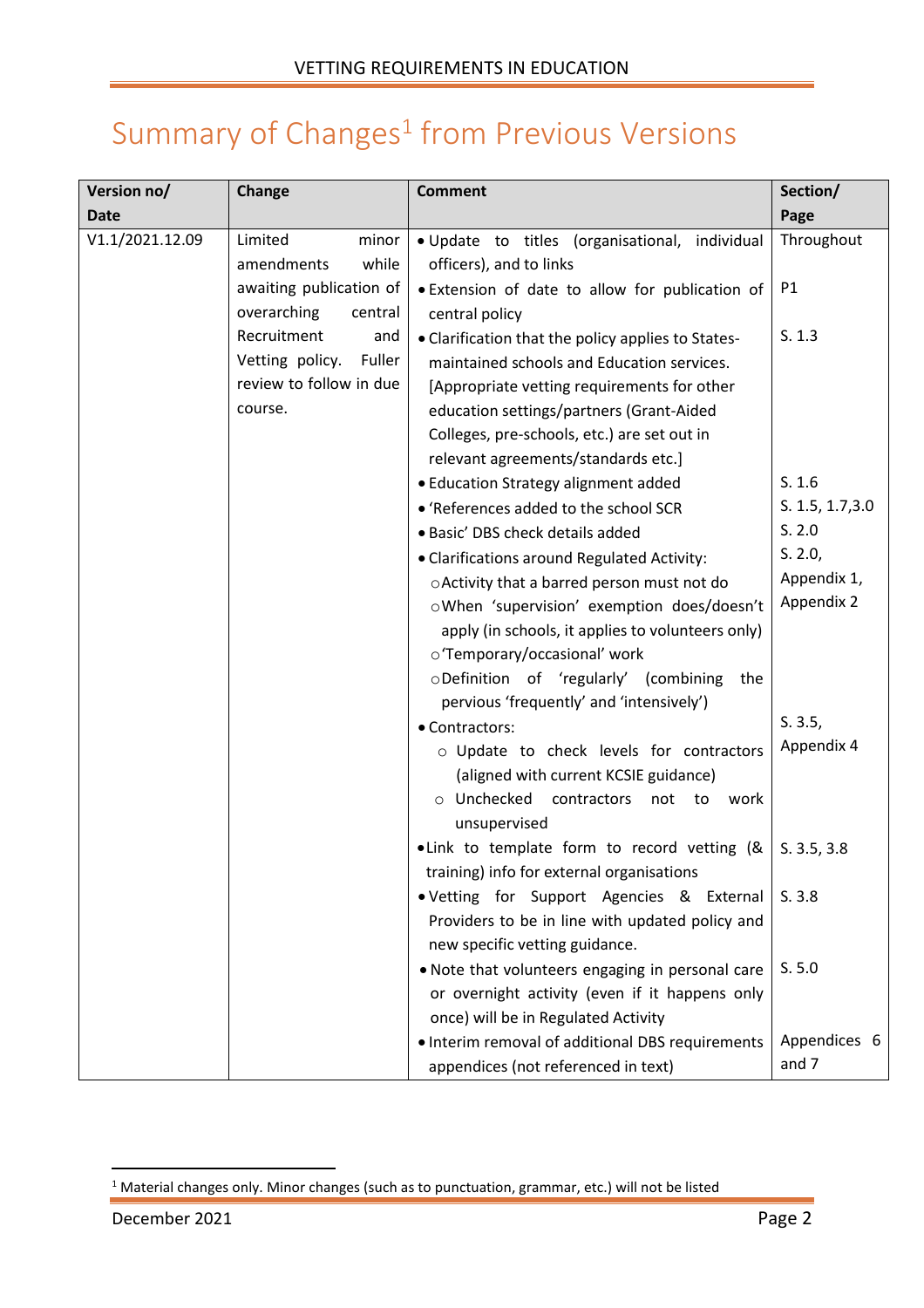#### VETTING REQUIREMENTS IN EDUCATION

#### Contents

| 3.8 Support Agencies and External Providers of Teaching and Learning 11 |
|-------------------------------------------------------------------------|
| 11                                                                      |
|                                                                         |
|                                                                         |
|                                                                         |
|                                                                         |
|                                                                         |
|                                                                         |
|                                                                         |
|                                                                         |
|                                                                         |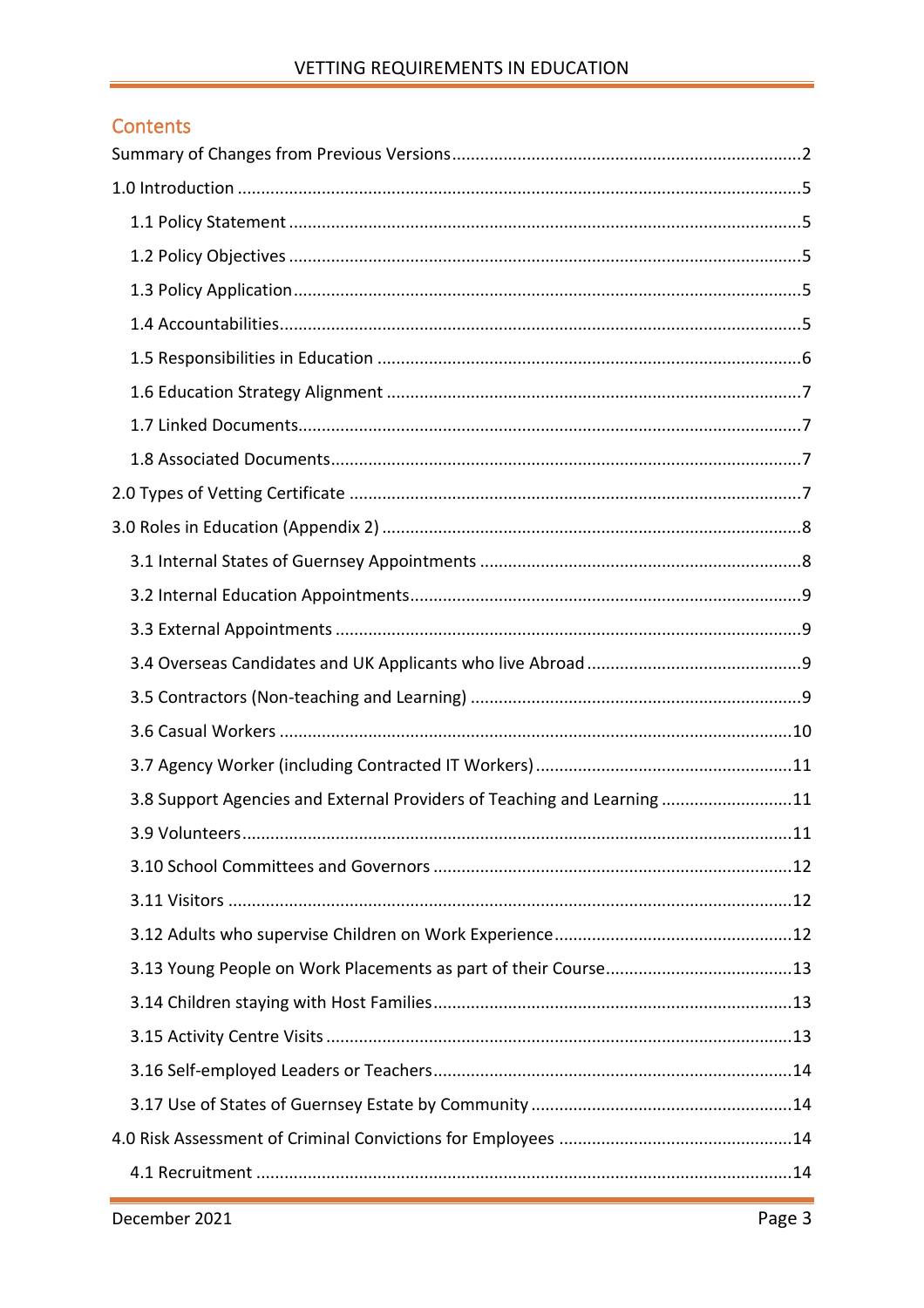#### VETTING REQUIREMENTS IN EDUCATION

| 5.0 Assessment of a Volunteer Disclosure Certificate in Schools or College 17 |  |
|-------------------------------------------------------------------------------|--|
|                                                                               |  |
|                                                                               |  |
|                                                                               |  |
|                                                                               |  |
|                                                                               |  |
|                                                                               |  |
|                                                                               |  |
|                                                                               |  |
| Appendix 2: Roles requiring Enhanced with or without Barred List DBS Checks24 |  |
|                                                                               |  |
|                                                                               |  |
|                                                                               |  |
|                                                                               |  |
|                                                                               |  |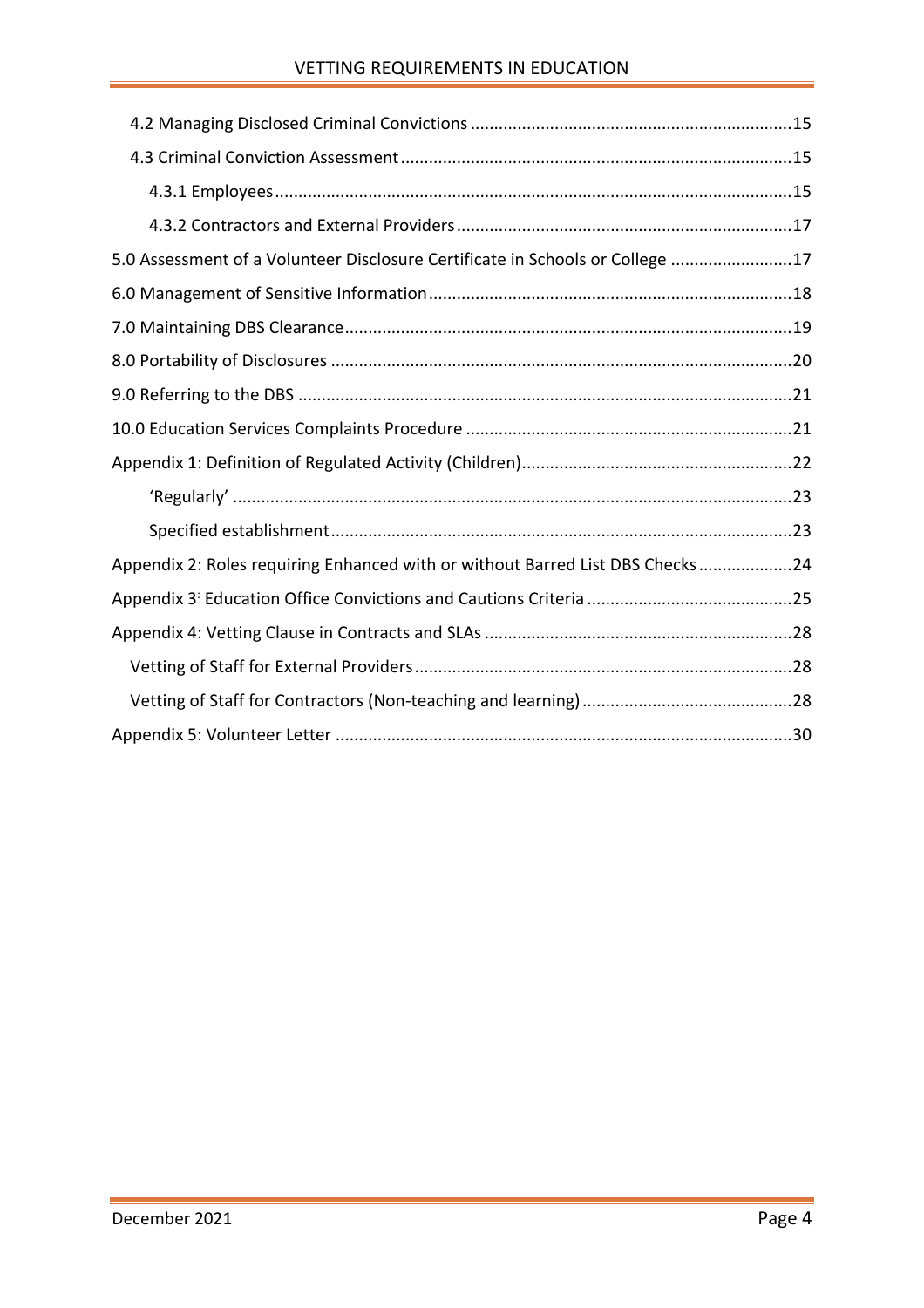## <span id="page-4-0"></span>1.0 Introduction

### <span id="page-4-1"></span>1.1 Policy Statement

The States of Guernsey and the Education Office is committed to safeguarding and promoting the welfare of children, young people and vulnerable adults, and expects all employees, volunteers and suppliers/partners to share this commitment.

### <span id="page-4-2"></span>1.2 Policy Objectives

This Policy Directive sets out those safeguarding vetting checks that are, or may be, required in a range of situations and locations. The level of DBS Certificate required will depend on the job or circumstances of the work as outlined in this Policy Directive, and is not limited to employed roles.

The States of Guernsey as employer will fund the initial DBS application and thereafter all new employees are required to maintain their accounts on-line at their expense through the DBS Update Service. Arrangements for casual supply and agency workers, contractors' staff, volunteers and others are detailed in section 3.0.

#### <span id="page-4-3"></span>1.3 Policy Application

This Policy Directive applies to all States of Guernsey maintained schools and supporting Education services and operations under the Office of the Committee for Education, Sport & Culture.

(Appropriate vetting requirements for other education settings/partners (Grant-Aided Colleges, pre-schools, etc.) are set out in relevant agreements/standards etc. and monitored in accordance with governance arrangements.)

#### <span id="page-4-4"></span>1.4 Accountabilities

The Head of Inclusion and Services for Children & Schools is accountable for this Policy Directive in States of Guernsey Education services as the Lead Child Protection Officer.

The HR Business Partners are accountable for operation within other States' services with regard to employed workers.

Commissioning Officers are accountable for operation in respect of corporately-instigated contractors.

Accountability for ensuring appropriate compliance in other areas is in line with established monitoring arrangements.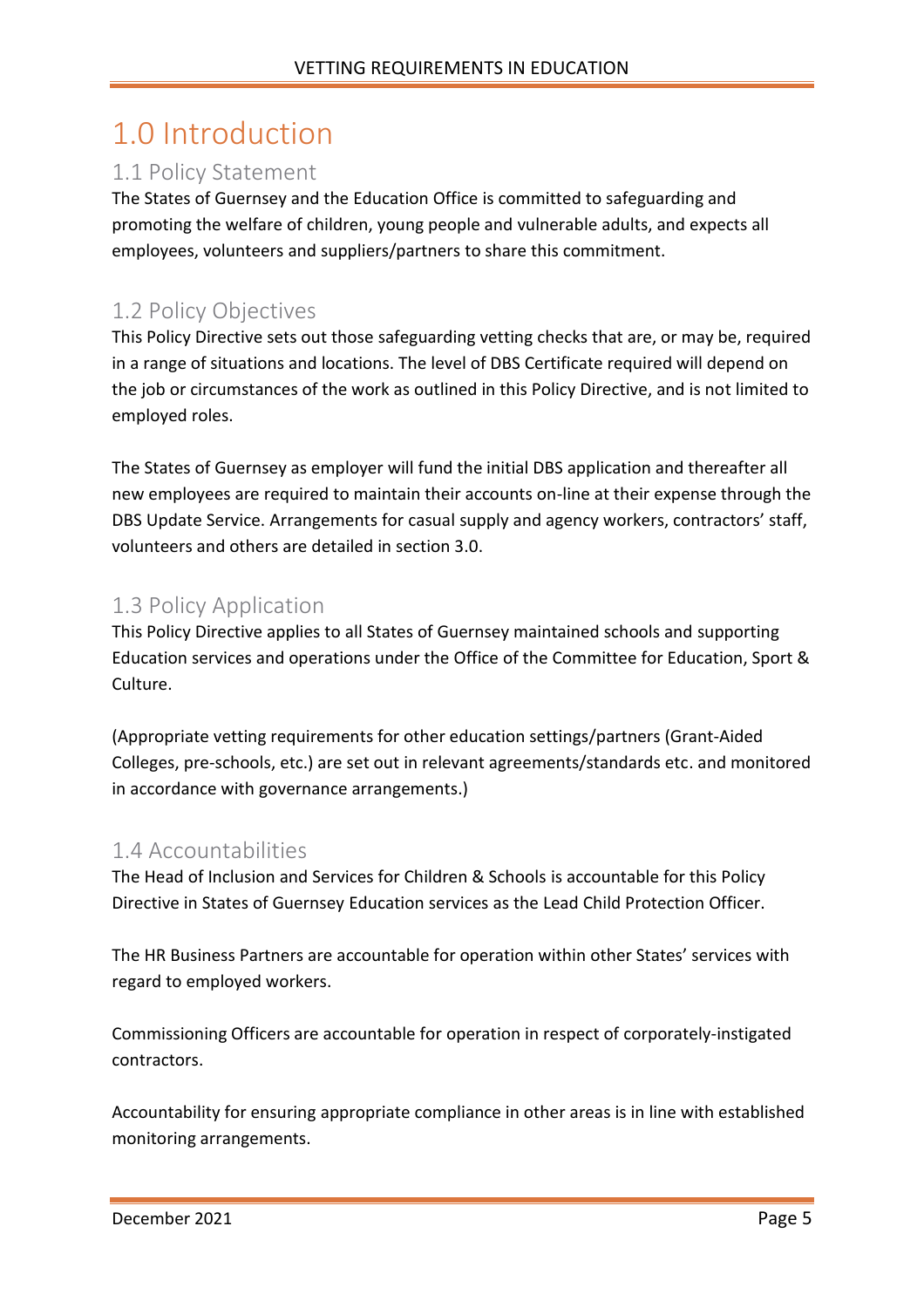#### <span id="page-5-0"></span>1.5 Responsibilities in Education

The HR Manager is responsible for the operation of the policy in recruitment of permanent staff, casual and agency workers.

The Head of Resources and Estates Management is responsible for the operation of the policy in contracting estates' services sourced by Education Resources and Estates Management.

The Head of Inclusion and Services for Children & Schools is responsible for the operation of the policy for work experience and external agencies.

Premises Managers are responsible for ensuring community hirers have determined if DBS checks are required.

The College Principal is responsible for the operation of the policy in contracting services sourced by the College of Further Education.

Headteachers/Heads of Service and College Principal are responsible for:

- Safeguarding young people through risk management within and on occasion beyond their educational settings (work placements, foreign exchanges etc.). Of particular importance is determining levels of vetting and risk when considering recruitment and supervision of volunteers and ensuring comprehensive checks are completed satisfactorily for new employees before starting work in schools and the college. Unchecked staff (permanent or casual) are not permitted to work without express permission and safeguards in place agreed by the Director of Education
- Establishing in their handbook appropriate meet and greet procedures to safeguard young people by ensuring there is knowledge of who is on site and appropriate vetting has been undertaken in accordance with this Policy
- Ensuring compliance with the 'External Providers, Businesses and PSHCE Support Agencies Working with Educational Establishments' Policy Directive to manage risk from visitors working with children
- Ensuring the school 'single central register' (SCR) is maintained with relevant vetting details for people working in school, in line with guidance
- Ensuring community hirers have confirmed DBS checks are in place where required where their school does not have a Premises Manager who would ordinarily oversee this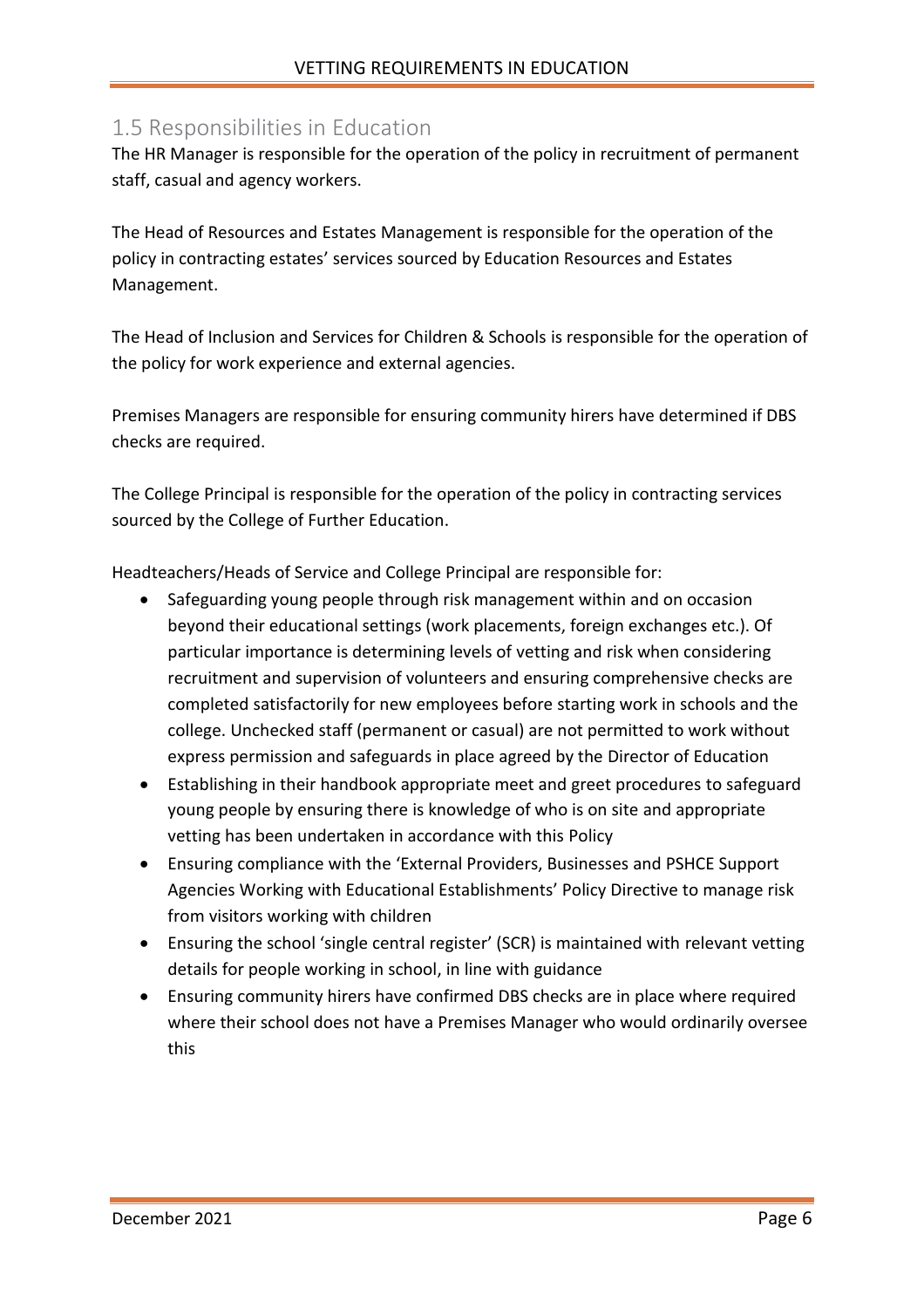### <span id="page-6-0"></span>1.6 Education Strategy Alignment

This policy links to the following Education Strategy priorities and commitments:

#### **Equity, Safety & Inclusivity**

• Ensuring that the protective measures in place to safeguard and keep learners safe are of the highest standard in all settings

#### <span id="page-6-1"></span>1.7 Linked Documents

- External Providers, Businesses [and Support Agencies Working with Educational](http://bridge/teamsite/education/policies/External%20Providers/Forms/AllItems.aspx)  [Establishments](http://bridge/teamsite/education/policies/External%20Providers/Forms/AllItems.aspx)
- [Managing Safeguarding Concerns and Allegations Against People Working in Schools](http://bridge/teamsite/education/policies/Safeguarding/Forms/AllItems.aspx)
- [Offsite Visits Procedures](http://bridge/teamsite/education/policies/Outdoor%20Education/Forms/AllItems.aspx)
- Casual Worker Handbook
- [Single Central Register Administration Guide](http://bridge/teamsite/education/SCR/SitePages/Home.aspx)
- [Safeguarding Information & Declaration Form](http://bridge/teamsite/education/SCR/SitePages/Home.aspx) External Organisation

#### <span id="page-6-2"></span>1.8 Associated Documents

- Bailiwick's Children and Young People's Plan
- HM Government's Statutory Guidance on Supervision
- Safeguarding Vulnerable Groups Act 2006 as amended by the Protection of Freedoms Act 2012
- National Guidance OEAP (formerly Employer Guidance) <http://oeapng.info/>

## <span id="page-6-3"></span>2.0 Types of Vetting Certificate

| <b>Basic check</b>                                                                                    | Provides details of unspent convictions and cautions.<br>(Obtained from Guernsey Police, C/O Guernsey Border<br>Agency at White Rock)                                                                                       |
|-------------------------------------------------------------------------------------------------------|-----------------------------------------------------------------------------------------------------------------------------------------------------------------------------------------------------------------------------|
| <b>Standard check</b>                                                                                 | Check of the Police National Computer (PNC) records of<br>convictions, cautions, reprimands and warnings.                                                                                                                   |
| <b>Enhanced check</b>                                                                                 | Check of the PNC records plus other information held by<br>police such as interviews and allegations. This information<br>must be relevant to the sector and be approved by the<br>police for inclusion on the certificate. |
| <b>Enhanced criminal record</b><br>check with children's and/or<br>adult's barred list<br>information | Check of the PNC records and other information held by<br>police plus a check of the relevant DBS Barred List/s.                                                                                                            |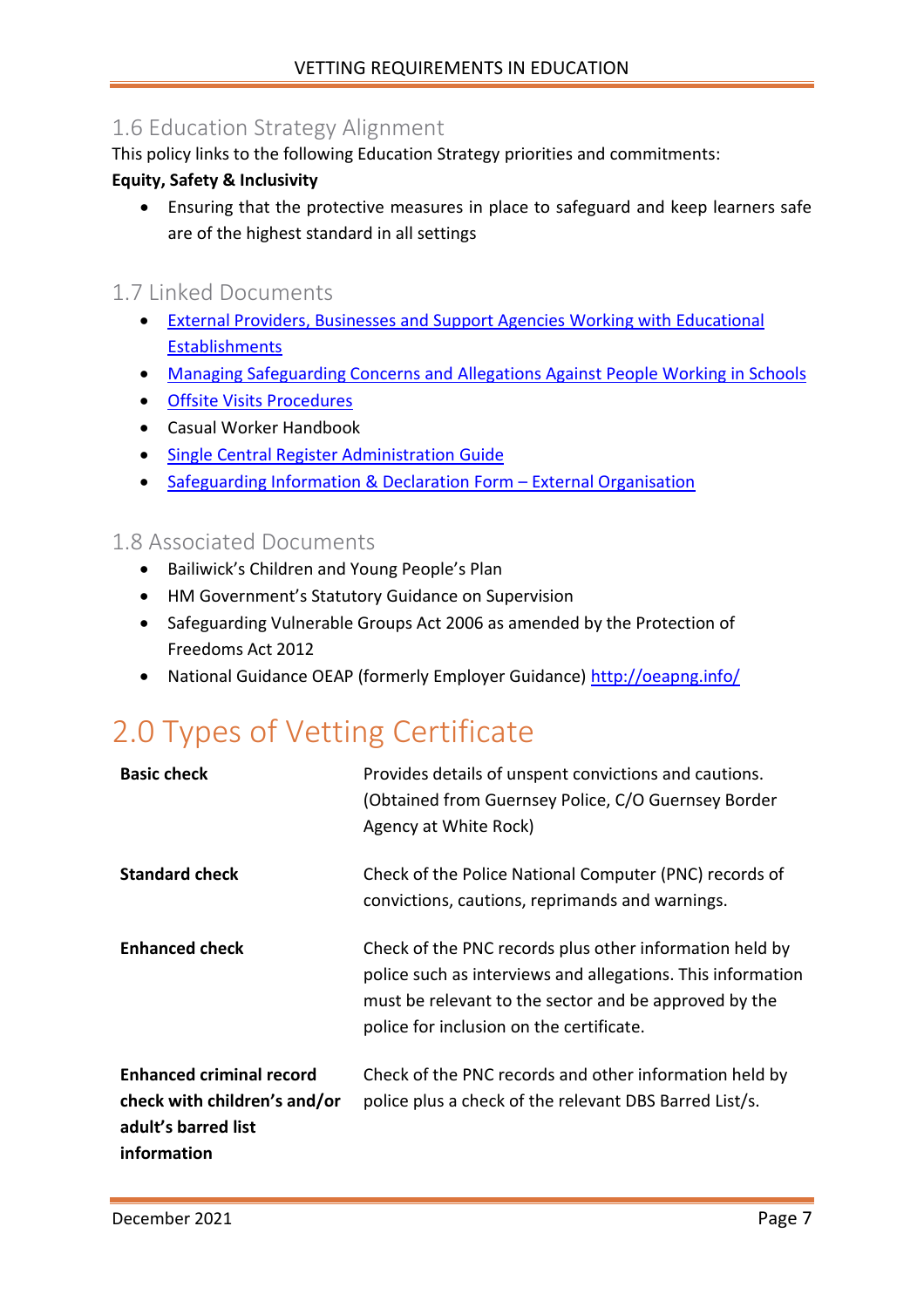This Policy Directive sets out those checks that are, or may be, required for any individual working or visiting in any capacity, an educational establishment operated by the States of Guernsey. The vetting requirements will be set out in the Job Description. For most employed appointments, an enhanced DBS Certificate with barred list information will be required as the majority of staff working for Education establishments will be engaging in Regulated Activity. (Regulated Activity is work that a barred person must not do, the definition of which is set out in Appendix 1.) In summary, a person will be considered to be engaging in Regulated Activity with children if as a result of their work they:

- Will be responsible, on a regular basis (see Appendix 1) in a school or college, for teaching, training, instructing, caring for or supervising children under 18 years old; or
- Will carry out paid, or unsupervised unpaid, work regularly in a school or college where that work provides an opportunity for contact with children; or
- Engage in intimate or personal care or overnight activity, even if this happens only once

For others who have an opportunity for regular contact with children but who are not engaging in Regulated Activity, an enhanced DBS Certificate, which does not include a barred list check, will be appropriate.

(In a school or college, a supervised volunteer who regularly teaches or looks after children is not in Regulated Activity. HM Secretary for Education has published [Statutory Guidance](https://www.gov.uk/government/publications/supervision-of-activity-with-children)  [on Supervision](https://www.gov.uk/government/publications/supervision-of-activity-with-children) which should be considered in regards to which checks should be undertaken for volunteers.)

## <span id="page-7-0"></span>3.0 Roles in Education (Appendix 2)

The subsections below cover a range of situations. Headteachers should ensure that relevant vetting details are included on the school's Single Central Register (SCR), in line with [established guidance.](http://bridge/teamsite/education/SCR/SitePages/Home.aspx)

### <span id="page-7-1"></span>3.1 Internal States of Guernsey Appointments

A successful internal States of Guernsey candidate will require pre-employment screening appropriate to the new post because their role was outside Education and any previous check may not have been assessed against similar criteria.

A new check is not required where an individual presents the appropriate DBS Certificate for review with photographic ID and is registered with the Update Service. With their consent, the Hub can undertake a Status check.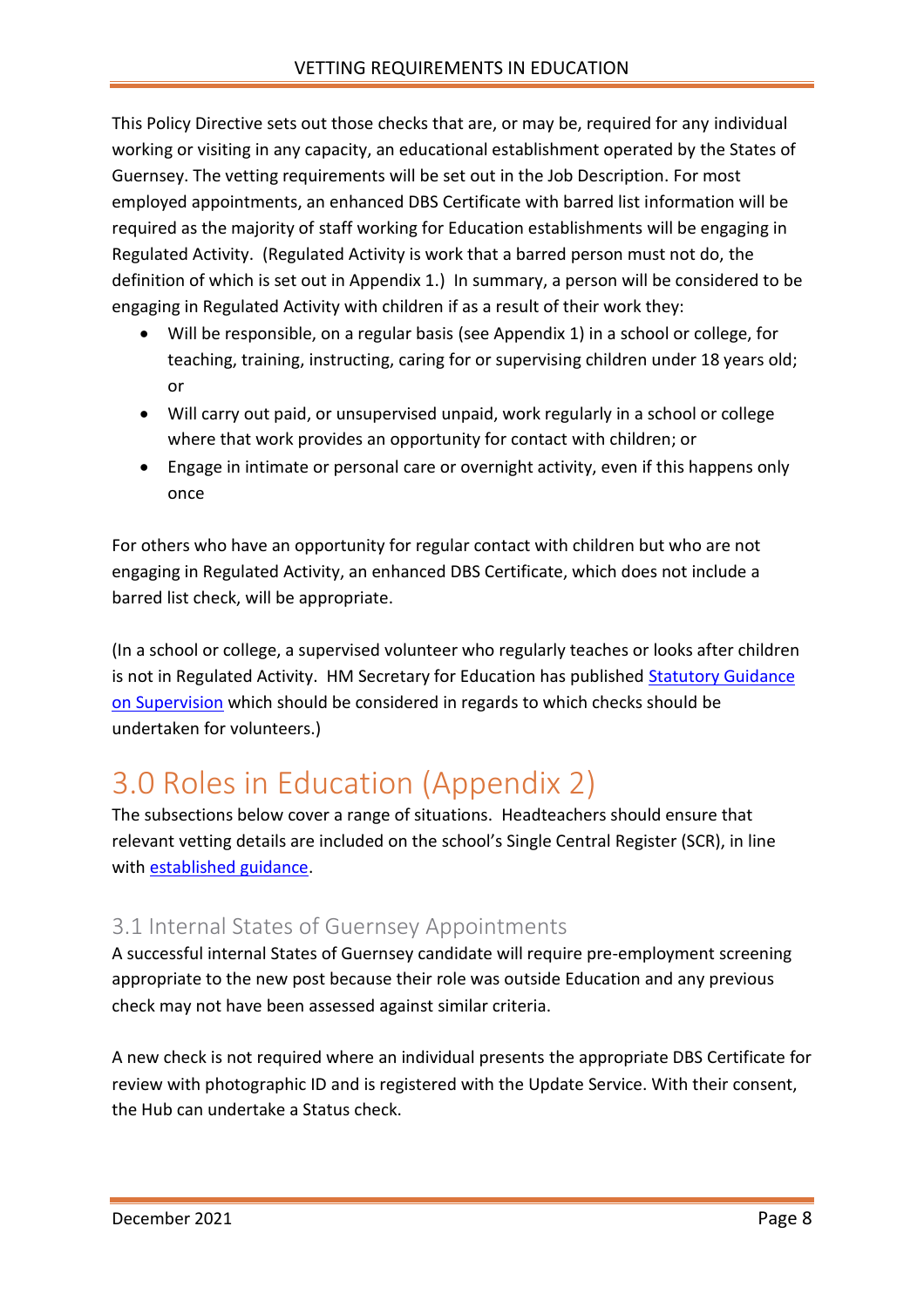Where the individual requires a DBS Certificate (with or without a barred list), a DBS application is completed at the cost of the employer. Registration with the Update Service is required at the employee's cost.

### <span id="page-8-0"></span>3.2 Internal Education Appointments

Current staff are required to complete a recheck at the employer's expense as part of the appointment process if they have not done so within the last three years. Additionally, they must register with the Update Service at their expense, but this is not mandatory for staff originally appointed on contracts of employment with the States of Guernsey pre-dating September 2014, unless being appointed to leadership pay scale roles in schools.

### <span id="page-8-1"></span>3.3 External Appointments

A successful external candidate will require pre-employment screening appropriate to the job. Where the individual already has an appropriate clear DBS Certificate, the Hub can undertake a status check with their consent where the individual has maintained their account online. Full identification checks must be completed and the original DBS Certificate must be available. If the individual has misplaced their DBS Certificate and the status check undertaken by the Hub indicates it revealed a disclosure, the individual will be required to re-apply for a new DBS Certificate at the States' expense in order that the nature of the disclosure can be assessed. The new Certificate must be registered with the Update Service at the individual's expense.

If the individual has not registered with the Update Service or does not have a DBS check, vetting must be completed at the employer's expense before the individual commences work and the employee must maintain registration with the Update Service at their expense.

### <span id="page-8-2"></span>3.4 Overseas Candidates and UK Applicants who live Abroad

HM Home Office has published guidance on *criminal record checks for overseas applicants*. Education will apply the published assessment criteria (Appendix 3) under the same process to any data revealed by a Certificate of Good Conduct.

### <span id="page-8-3"></span>3.5 Contractors (Non-teaching and Learning)

The States of Guernsey, Education, schools and the College of Further Education must ensure that any contractor from whom it secures services, or any employee of the contractor who is to work at a school or the College, has been subject to the appropriate level of DBS check in accordance with this Policy.

For (non-teaching and learning) contractors whose work provides them with opportunity for regular contact with children on a school site, an enhanced DBS check with barred list check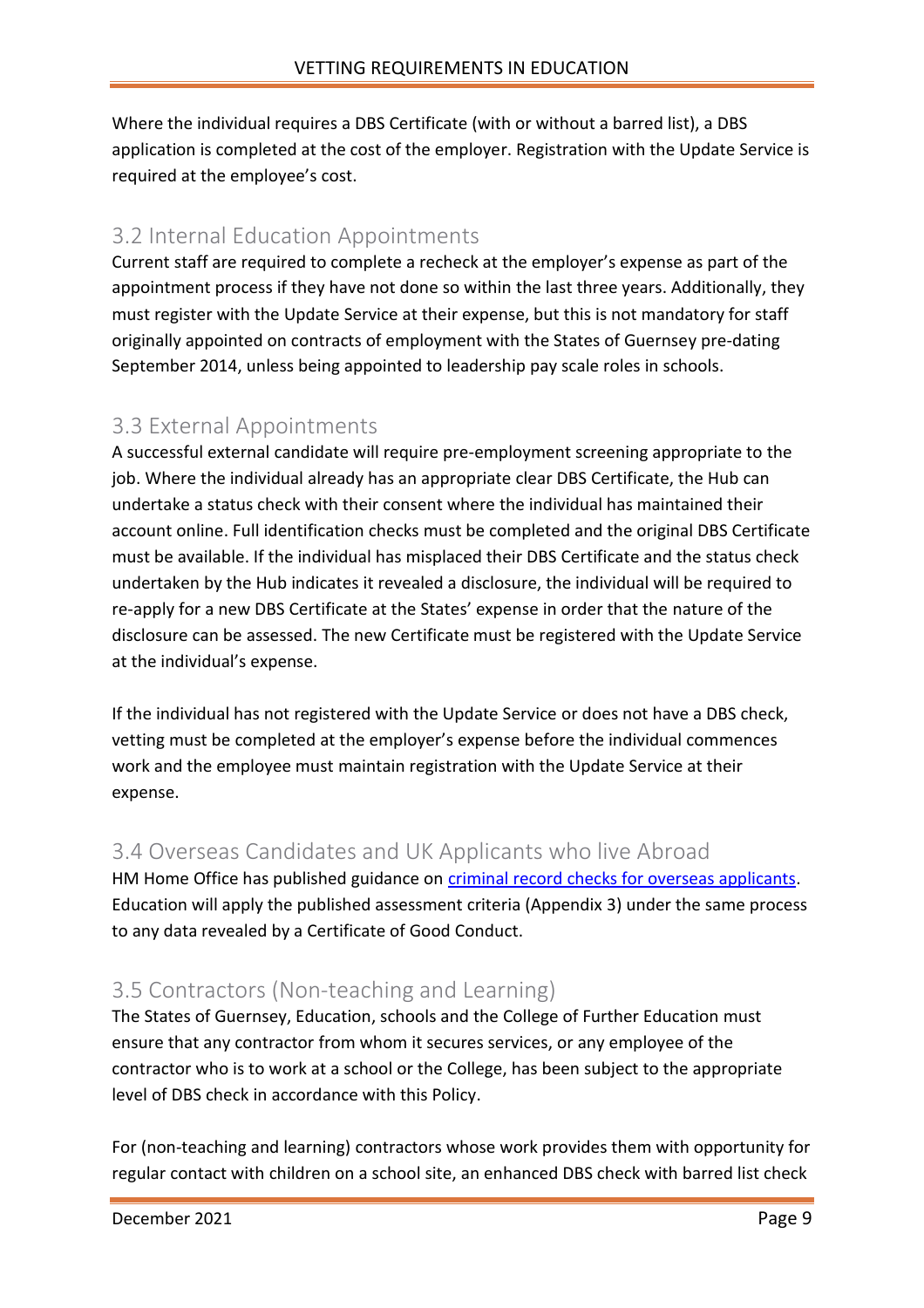will be required (or without barred list information if regular contact but the work is temporary or occasional). In considering whether the contact is regular, it is irrelevant whether the contractor works on a single site or across a number of sites when interpreting the definition provided in Appendix 1. In cases where the contractor does not have opportunity for regular contact with children, it should be considered whether a basic DBS disclosure would be appropriate.

Under no circumstances should a contractor in respect of whom no checks have been obtained be allowed to work unsupervised\* or engage in regulated activity relating to children. (\*Headteachers/Principals are responsible for determining the appropriate level of supervision depending on the circumstances, such as whether children are in school during published school opening times.)

Appendix 4 sets out a vetting clause recommended for commercial service contracts. It requires contractors to advise the commissioning officer who will be on site and that their DBS is compliant with the Policy. Written notification of appropriate satisfactory checks on an individual who will be working in a school or college is required by the commissioning officer from any contractor before any activity can commence – template form available [here.](http://bridge/teamsite/education/SCR/SitePages/Home.aspx) The Education Office will make available its screening policy including its convictions and cautions criteria to assist contractors. In all circumstances, once in school, photographic identification checks using drivers' licences or passports must be made by the headteacher or delegated staff member.

Frequent contractors would benefit from registering their staff with the Update Service which is cheaper, removes bureaucracy, ensures validity of the DBS check and can be ported for personal as well as employment purposes such as volunteering with youth and sports clubs.

If a contractor working at a school or the College is self-employed, the States of Guernsey would obtain the DBS check, as self-employed people are not able to make an application directly to the DBS on their own account other than through a recruitment process.

### <span id="page-9-0"></span>3.6 Casual Workers

All casual workers operate on casual worker contracts but are required to undertake the same level of vetting as is required for an employee in the same job as a casual worker might be brought in to cover. They are required to register with the DBS Update Service (see Casual Worker Handbook). No casual worker may work in schools if they are not registered on Education's published list without express permission and safeguards in place agreed by the Director of Education.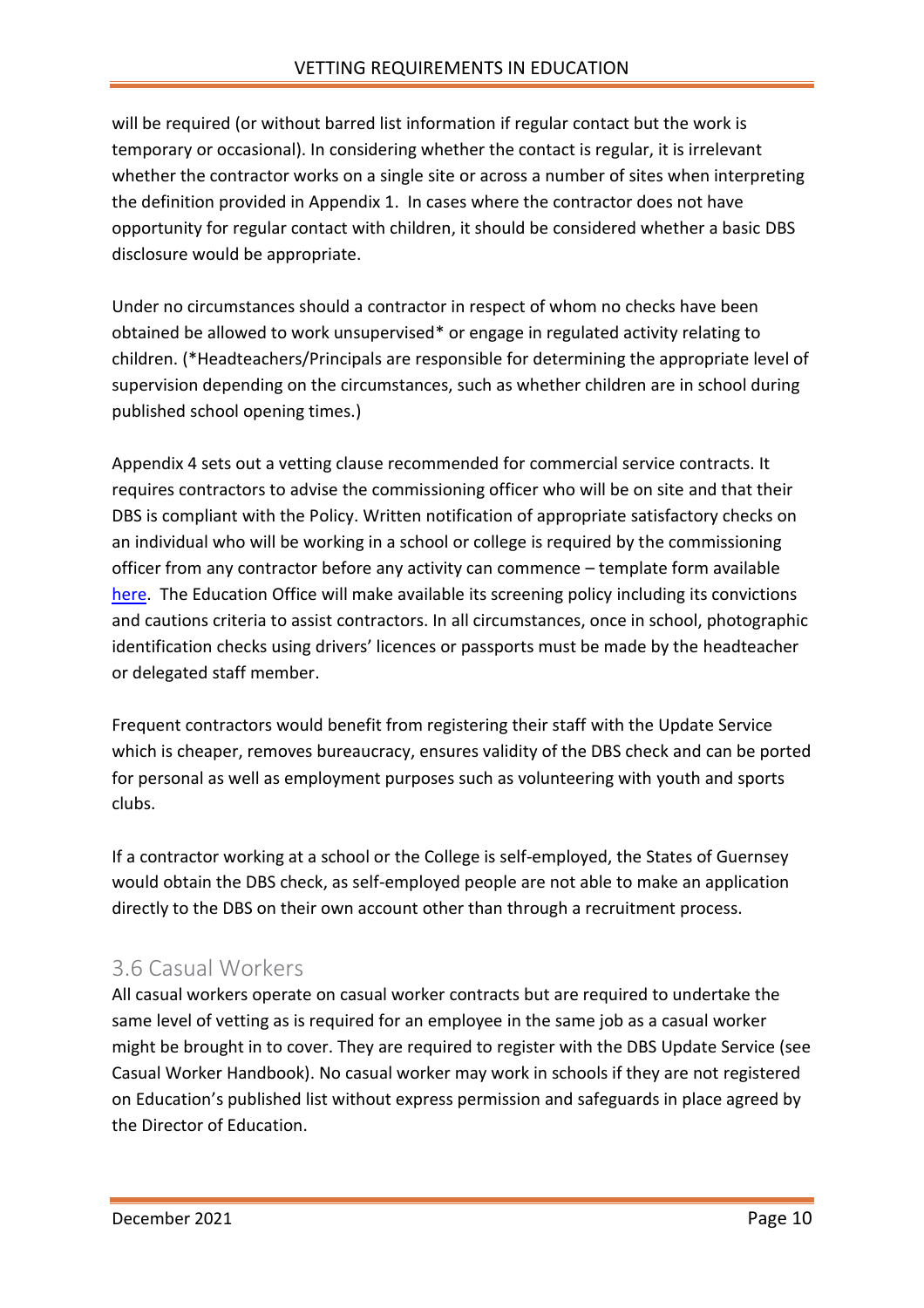### <span id="page-10-0"></span>3.7 Agency Worker (including Contracted IT Workers)

Where an assignment involves working with children, the agency (employment business) will obtain relevant authorisations as set out as a requirement through the commercial contract managed by the HR Manager with regard to agency teachers, lecturers and established staff. For IT, vetting obligations set by the States of Guernsey are contained within the Smart Guernsey contract. These requirements are extended to any subcontractors working to Agilisys on the States of Guernsey contract. The Head of Supply Chain (Agilisys) is responsible for auditing compliance with vetting obligations.

<span id="page-10-1"></span>3.8 Support Agencies and External Providers of Teaching and Learning The policy on [External Providers, Businesses and PSHCE Support Agencies Working](http://bridge/teamsite/education/policies/External%20Providers/Forms/AllItems.aspx) with [Educational Establishments](http://bridge/teamsite/education/policies/External%20Providers/Forms/AllItems.aspx) (and underlying specifi[c guidance](http://bridge/teamsite/education/policies/External%20Providers/Forms/AllItems.aspx) on safeguarding vetting for these groups), applies.

Organisations must ensure that all employees, volunteers and others working on their behalf are appropriately vetted according to what they are doing. Any DBS checks required must be renewed every three years by the organisation if individuals have not registered with the Update Service. (However, where the External Provider is another part of the States and has set procedures in place around vetting for work/contact with children, rechecks may vary in line with those procedures).

Written notification of appropriate satisfactory checks on an individual who will be working in a school or the college is required from any agency or third-party organisation before any activity can commence – template form available [here.](http://bridge/teamsite/education/SCR/SitePages/Home.aspx) The Education Office will make available its screening policy including its convictions and cautions criteria to assist. Once in school, photographic identification checks must be made by the headteacher or delegated staff member.

#### <span id="page-10-2"></span>3.9 Volunteers

Under no circumstances should a volunteer in respect of whom no checks have been obtained be left unsupervised or allowed to work in Regulated Activity.

Volunteers who on an unsupervised basis teach or look after children regularly, or provide personal care on a one-off basis in schools and colleges will be in Regulated Activity. An enhanced DBS certificate (which should include barred list information) is required for all volunteers working in Regulated Activity. An enhanced DBS certificate (not including barred list information), may be obtained for volunteers who are not engaging in Regulated Activity but have the opportunity to come into contact with children on a regular basis. Infrequent volunteers not in Regulated Activity do not require a DBS check. The States of Guernsey is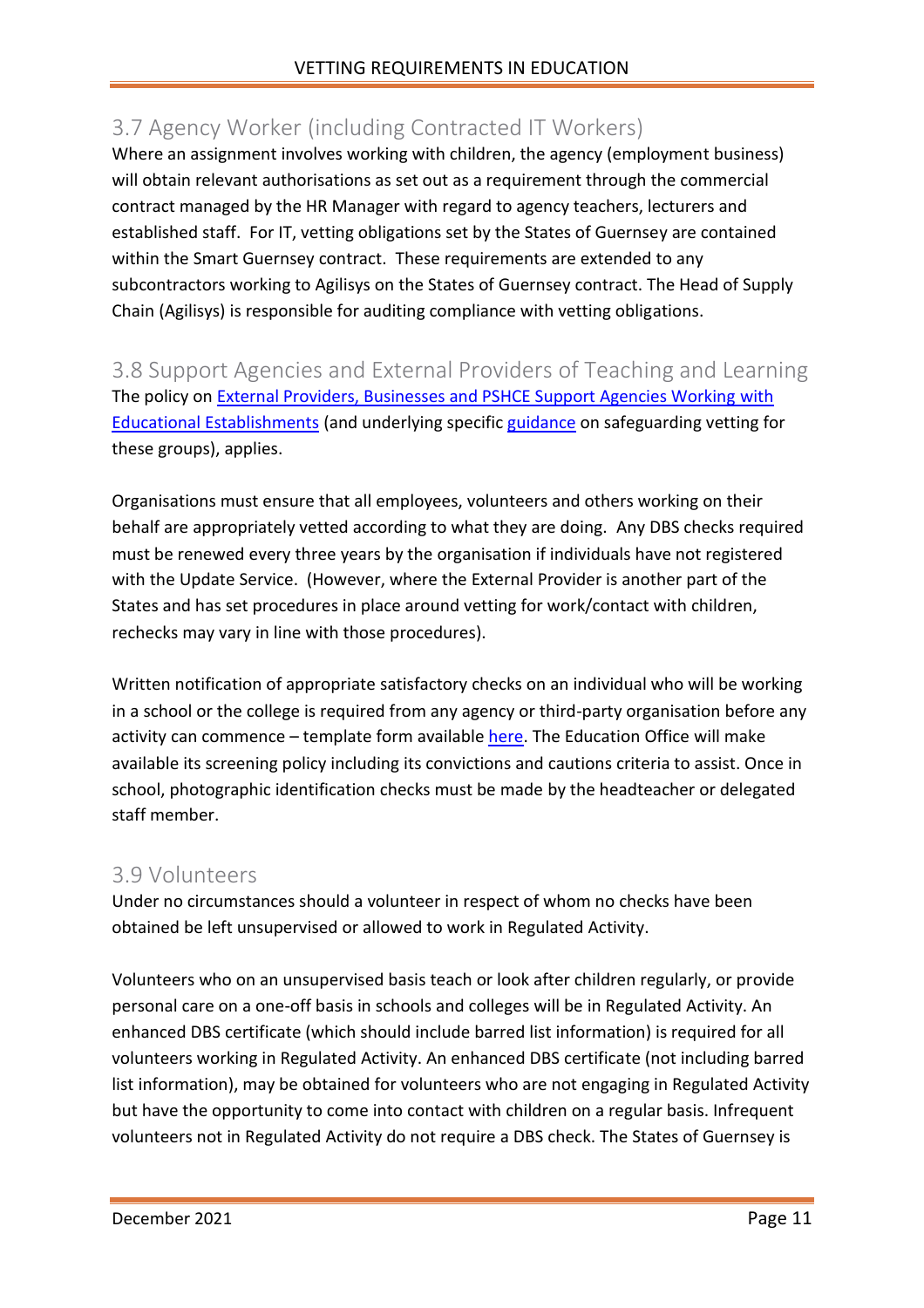not legally permitted to request barred list information on a volunteer who, because they are supervised, is not in Regulated Activity.

The school or college should undertake a risk assessment and use professional judgement and experience when deciding whether to seek an enhanced DBS check for any volunteer not engaging in Regulated Activity. In doing so they should consider:

- The nature of the work with children
- What the establishment knows about the volunteer, including formal or informal information offered by staff, parents and other volunteers
- Whether the volunteer has other employment or undertakes voluntary activities where referees can advise on suitability
- Whether the role is eligible for an enhanced DBS check

If the volunteer is to be supervised while undertaking an activity, which would be Regulated Activity if it was unsupervised, the [statutory guidance](https://www.gov.uk/government/publications/supervision-of-activity-with-children) must be followed:

- There must be supervision by a person who is in regulated activity
- The supervision must be regular and day to day
- The supervision must be reasonable in all the circumstances to ensure the protection of children

#### <span id="page-11-0"></span>3.10 School Committees and Governors

From September 2016 Governors in maintained English schools are required to have an enhanced criminal records certificate from the DBS. Governance is not a regulated activity and so governors do not need a barred list check unless, in addition to their governance duties, they also engage in regulated activity.

#### <span id="page-11-1"></span>3.11 Visitors

Schools and colleges cannot request enhanced criminal records certificates and barred list checks from the DBS, or ask to see DBS certificates, for visitors such as relatives or other visitors attending a sports day. Headteachers and principals should use their professional judgment about the need to escort or supervise such visitors.

#### <span id="page-11-2"></span>3.12 Adults who supervise Children on Work Experience

Schools and colleges rely on GWEx to organise work experience placements. GWEx ensures that policies and procedures are in place to protect children from harm.

GWEx considers the specific circumstances of the work experience, in particular the nature of the supervision and the frequency of the activity being supervised, to determine what, if any, checks are necessary. These considerations would include whether the person providing the teaching/training/instruction/supervision to the young person will be: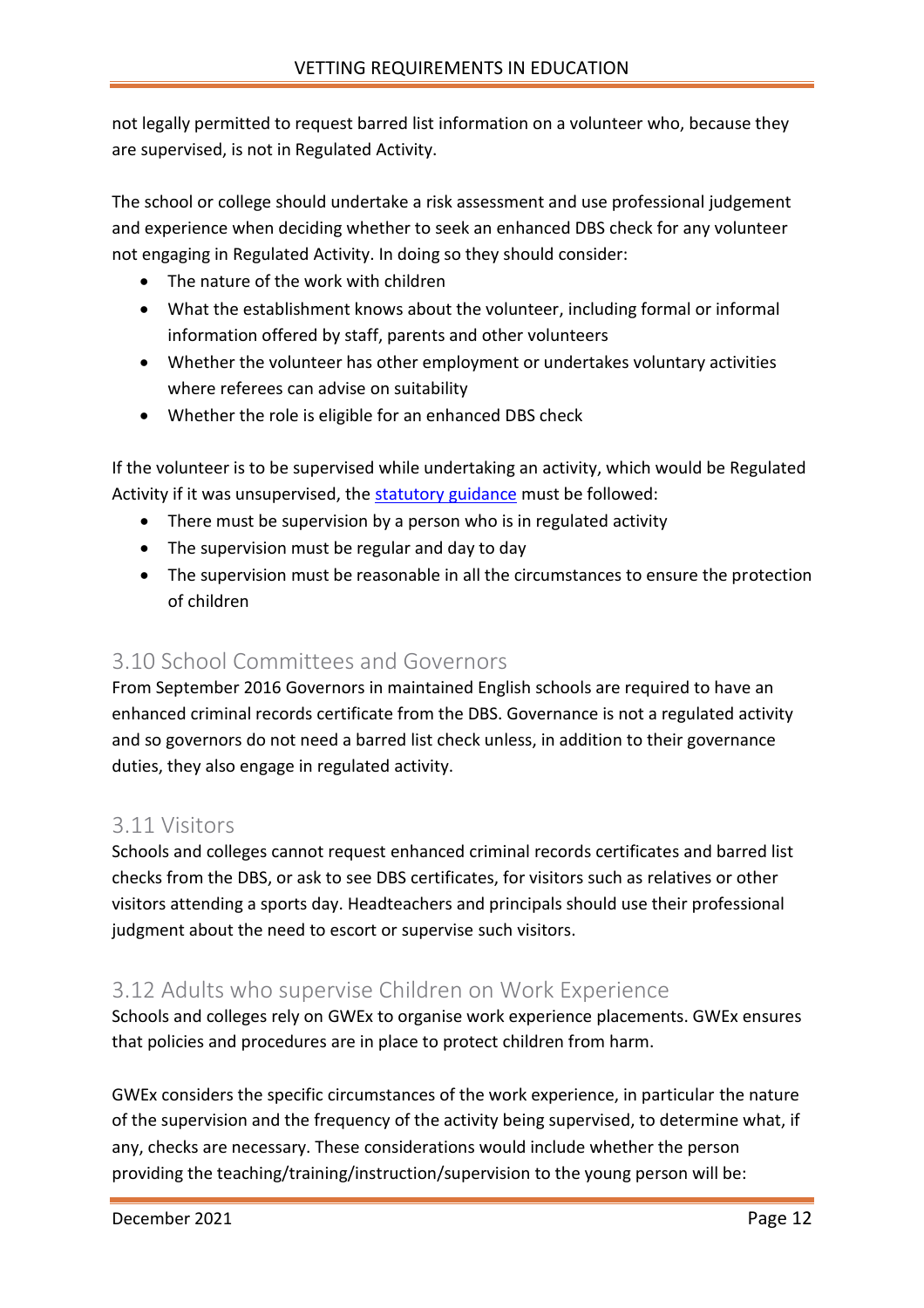- Unsupervised
- Providing the teaching/training/instruction frequently (at least once a week or on more than three days in a 30 day period, or overnight)

If the person working with the child is unsupervised and the same person is in frequent contact with the child, the work is likely to be Regulated Activity. If so, GWEx could ask the employer providing the work experience to ensure that the person providing the instruction or training is not a barred person.

GWEx is not able to request an enhanced criminal records certificate and barred list checks from the DBS for individuals supervising children aged 16 to 17 on work experience.

### <span id="page-12-0"></span>3.13 Young People on Work Placements as part of their Course

If the activity undertaken by the child on work experience takes place in a 'specified place', such as a pre-school, school or college, and gives the opportunity for contact with children, this may itself be considered to be Regulated Activity. In these cases and where the child is 16 years of age or over, the work experience provider should consider whether an enhanced criminal records certificate should be requested from the DBS for the young person in question. If required, it can be initiated by the States of Guernsey and **is chargeable to the learner when the placement is a requirement of their qualification but not chargeable for ACCESS students who are not completing vocational courses.** DBS checks cannot be requested for young people under the age of 16. In practice children in Year 11 who attain the age of 16 in that school year are placed in pre-schools and schools without an enhanced criminal records certificate requested from the DBS as agreed with Children and Family Community Services and as a matter of policy for the Education Office. Young people 'Out of Year Group' attaining age 17 in Year 11 are 'vouched for' in writing by their Headteacher.

### <span id="page-12-1"></span>3.14 Children staying with Host Families

Schools and colleges quite often make arrangements for their children to have learning experiences where, for short periods, the children may be provided with care and accommodation by a host family to which they are not related. This might happen, for example, but not only, as part of a foreign language exchange visit or sports, music or cultural tours. Education's [Offsite Visits Procedures](http://bridge/teamsite/education/policies/Outdoor%20Education/Forms/AllItems.aspx) provides guidance.

#### <span id="page-12-2"></span>3.15 Activity Centre Visits

There has perhaps developed over the past few years an expectation that all employees of a third-party provider, who may come into contact with children, will be vetted. Visit leaders should be aware that this is not a reasonable expectation. Under the DBS regime there are clear limits to who can be subjected to which level of vetting. As third party providers will not usually be 'specified establishments' then they will only be able to request an enhanced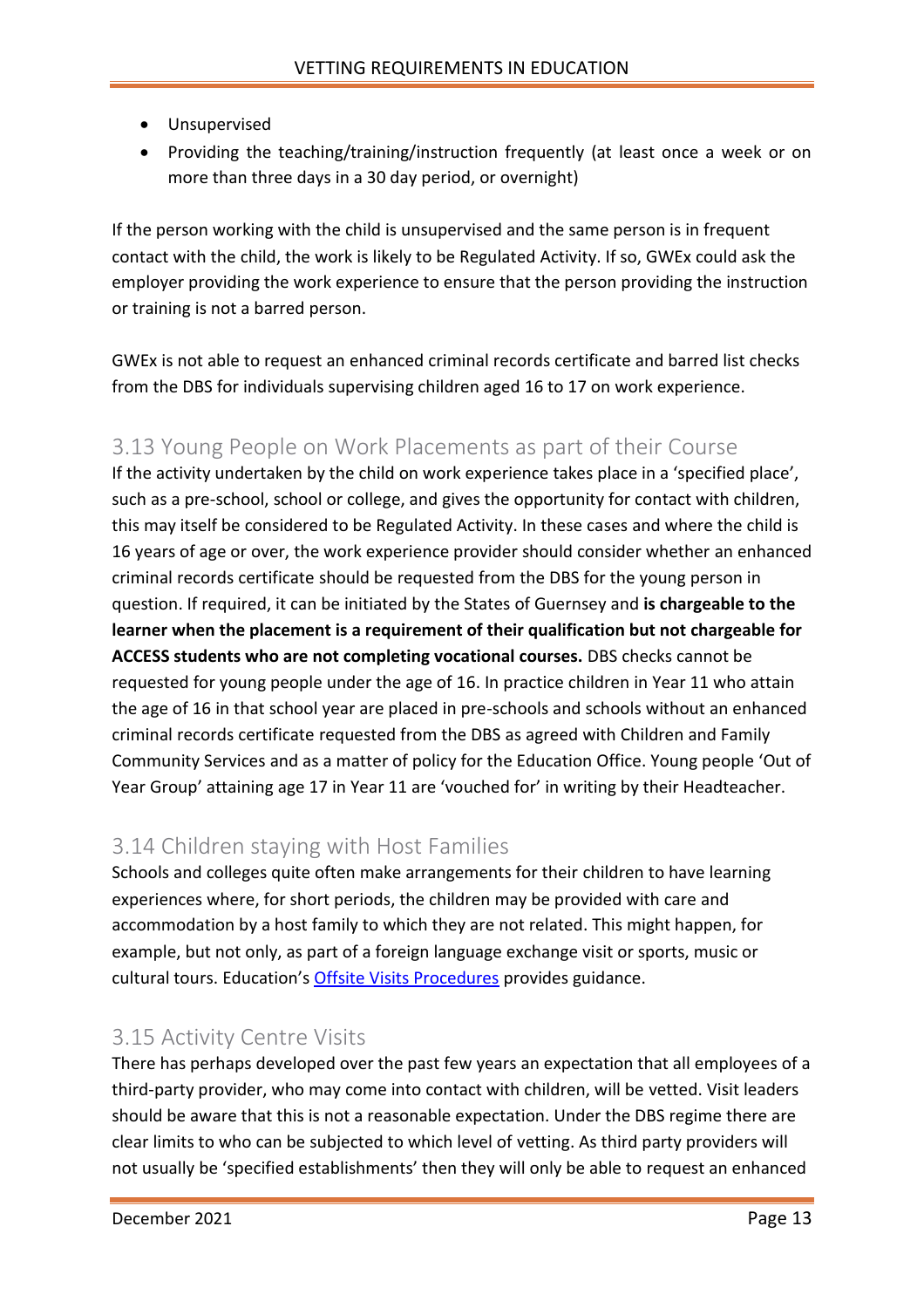criminal records certificate and barred list checks from the DBS for those staff or volunteers who are involved in one of the defined activities and this may well not involve ancillary staff. Providers should still, of course, have in place a robust recruitment and engagement system for all their staff and volunteers.

There is a responsibility on visit leaders to ensure that parents and carers are aware of the level of background checks that are lawful and achievable relative to the destination and selected activity centre.

### <span id="page-13-0"></span>3.16 Self-employed Leaders or Teachers

Self-employed leaders or teachers based in the UK whose services are secured to supplement instruction/leading an Out and About learning experience are required to have an enhanced criminal records certificate and barred list checks from the DBS and be registered on the Update Service such that schools can secure current information with regards to their DBS status. Where absent, an application that can only be made through a recruitment agency, preferably in their home town. All recruitment agencies are able to provide this service under an exemption in the English Act.

### <span id="page-13-1"></span>3.17 Use of States of Guernsey Estate by Community

Where States of Guernsey facilities are used by the community, the conditions of use require the community hirer to ensure that event or activity supervisors have appropriate DBS checks for regulated activities involving young people less than 18 years of age or vulnerable adults. Together with insurance requirements, this is monitored by Premises Managers. Education takes no responsibility for ensuring the quality or compliance for the event or activity and therefore requires its disclaimer to be published by the community hirer:- **The use of States of Guernsey estate should not be taken as a recommendation or endorsement by the school or States of Guernsey and you should carry out your own enquiries to ensure that you are satisfied with the quality, suitability and safety of the event or service advertised and the identity and character of those providing it.**

## <span id="page-13-2"></span>4.0 Risk Assessment of Criminal Convictions for Employees

### <span id="page-13-3"></span>4.1 Recruitment

A successful candidate will be asked to secure an enhanced criminal records certificate and barred list check from the DBS. Upon receipt, their clear DBS Certificate must be taken with their photographic ID to the Hub for inspection. The Certificate Number and date of issue will be recorded. If a matter is disclosed on their DBS Certificate, they must make an appointment for risk assessment (see 4.3). Consent for future status checks should be secured when recruitment is successful (see section 6.0).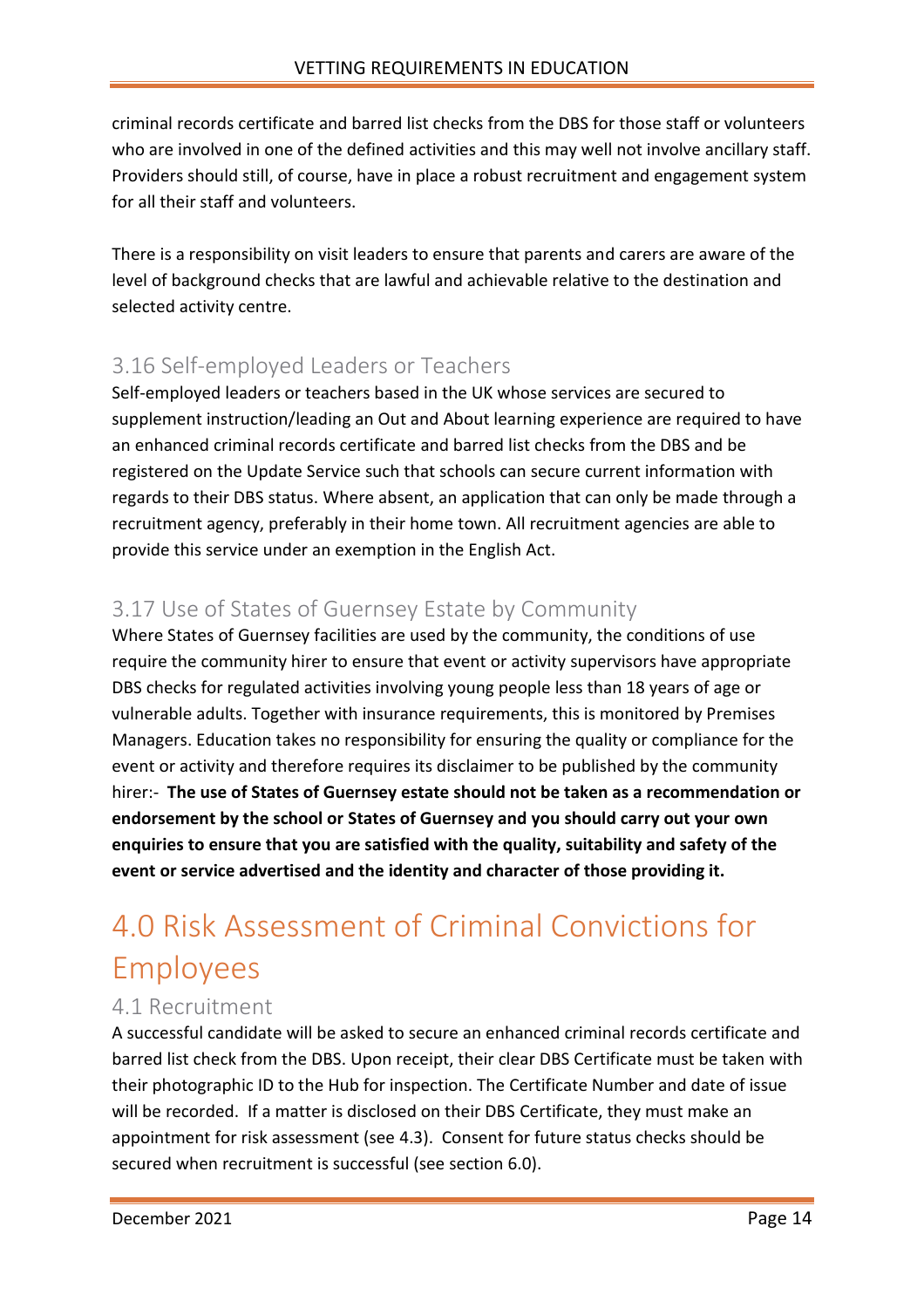A successful candidate living locally already holding an appropriate DBS Certificate and registered with the Update Service should submit their clear DBS Certificate with photographic ID and proof of address to the Hub with oral permission for a status update check. If a matter is disclosed on their DBS Certificate, they must make an appointment for risk assessment (see 4.3). Consent for future status checks should be secured when recruitment is successful (see section 6.0).

UK candidates already holding an appropriate DBS Certificate and registered with the Update Service are required to bring their original certificate with their passport and proof of address to their interview. It will be copied after ID verification and stored securely by an officer not involved in the recruitment process. After agreement on recruitment decisions is reached by the interview panel, the envelope will be opened, and a status check completed by the HR representative and managed in accordance with this procedure. All copy DBS Certificates will be destroyed after a successful appointment.

### <span id="page-14-0"></span>4.2 Managing Disclosed Criminal Convictions

Where an individual has volunteered information regarding criminal convictions prior to vetting (usually in a sealed envelope marked 'Confidential' included with their application form), this information should only be revealed if selected for appointment. It should not be retained.

Where an individual discloses any outstanding investigation, the appointment will be deferred until the outcome is known, at which point it will be considered in accordance with this procedure.

### <span id="page-14-1"></span>4.3 Criminal Conviction Assessment

#### <span id="page-14-2"></span>4.3.1 Employees

Under the terms of the [Rehabilitation of Offenders \(Bailiwick of Guernsey\) Law, 2002](https://www.guernseylegalresources.gg/CHttpHandler.ashx?documentid=56923) employers have an obligation to treat fairly those who have been convicted of criminal offences. The inclusion of a conviction on an individual's DBS Certificate should not automatically be a reason for precluding the appointment of that person to the job.

The Education Office applies published guidance on convictions and cautions criteria set out in Appendix 3 to assess risk in each case on its merits, observing a strict protocol managed by the HR Manager. It is not, however, possible to set out a full list of convictions that will preclude appointment.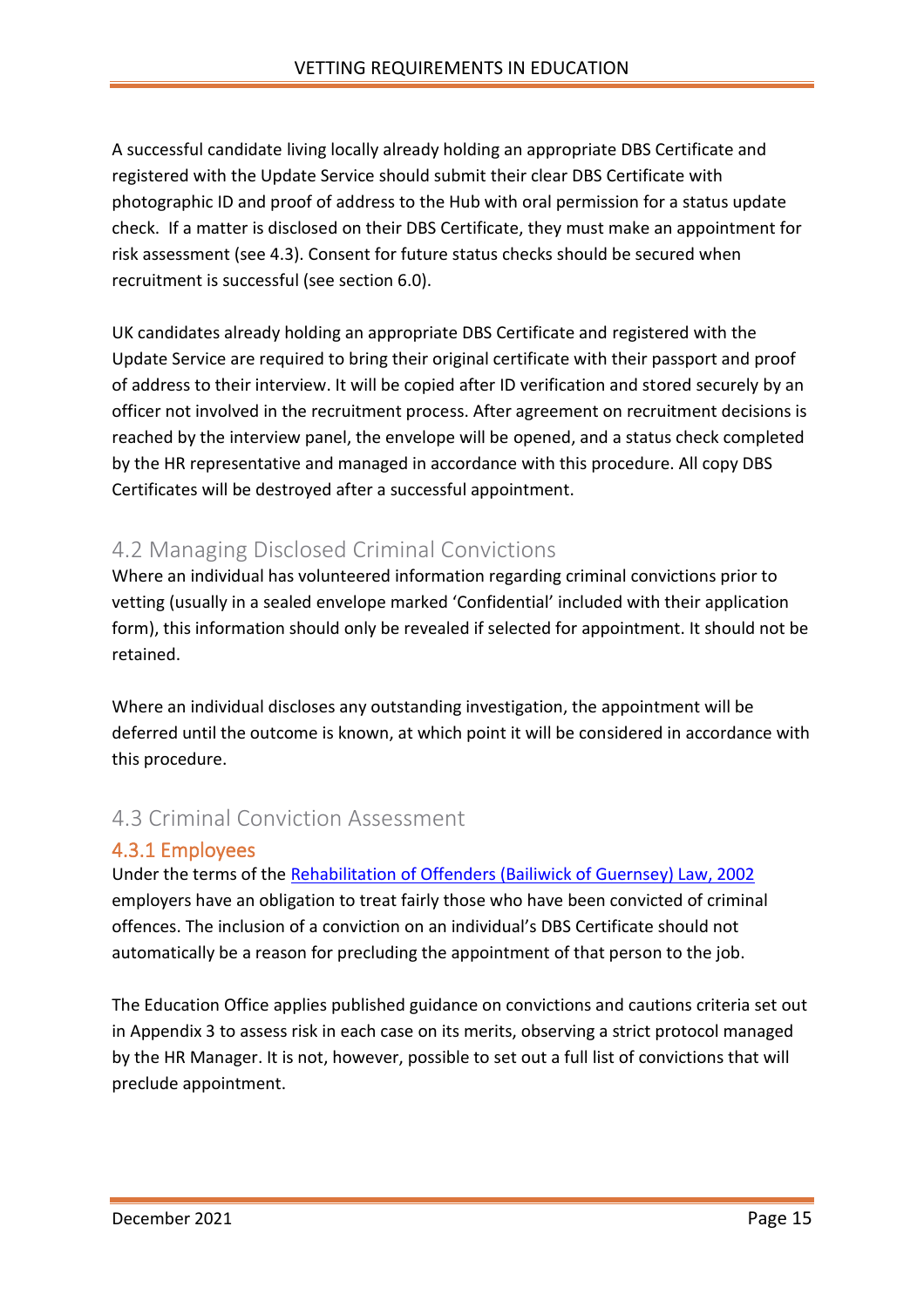The Director of Education and HR Manager form the Assessment Panel with the Finance Business Partner (for non-safeguarding criminal issues) or Head of Inclusion and Services for Children & Schools (for safeguarding issues).

Disclosed category 1 convictions and cautions result in immediate rejection irrespective of the individual's age at the time of offending.

Disclosed category 2 convictions and cautions relating to safeguarding children will be referred to the Head of Inclusion and Services for Children & Schools. Where the disclosure relates to non-safeguarding criminal issues, the Finance Business Partner is consulted. The individual should be invited to attend a meeting with the HR Manager and given the opportunity to explain the background to their conviction. A record of the individual's explanation should be taken by the HR Manager and signed by the individual. Their signed consent should also be obtained for the States of Guernsey to verify their explanation/comments with relevant external agencies. The individual should be informed that the decision on whether or not to proceed with their appointment cannot be made until all facts have been gathered and assessed.

Following assessment of all relevant factors a decision can be taken by the whole Assessment Panel on whether or not to proceed with the appointment, reflecting on the views of their colleagues and the HR Manager's notes from the above meeting bearing in mind the principles of natural justice, with consideration given to, but not limited by, factors such as:

- References
- Employment history
- Any mitigating circumstances/ examination of the circumstances that led up to the offence
- Length of time since the conviction
- Previous service (for existing States employees)
- Repeat patterns of offences/behaviour
- Whether the conviction is relevant to the post/activity
- Whether the risk can be managed

The decision will be conveyed in writing to the individual and is open to appeal only through the Court under The Rehabilitation of Offenders (Bailiwick of Guernsey) Law 2002.

For any decision taken on whether or not to appoint an individual with a conviction, Education will need to demonstrate an audit trail of all factors that led to the decision.

When confirming the appointment, the DBS Certificate number and date of current status check will be recorded in the usual manner. The audit trail data collated by the HR Manager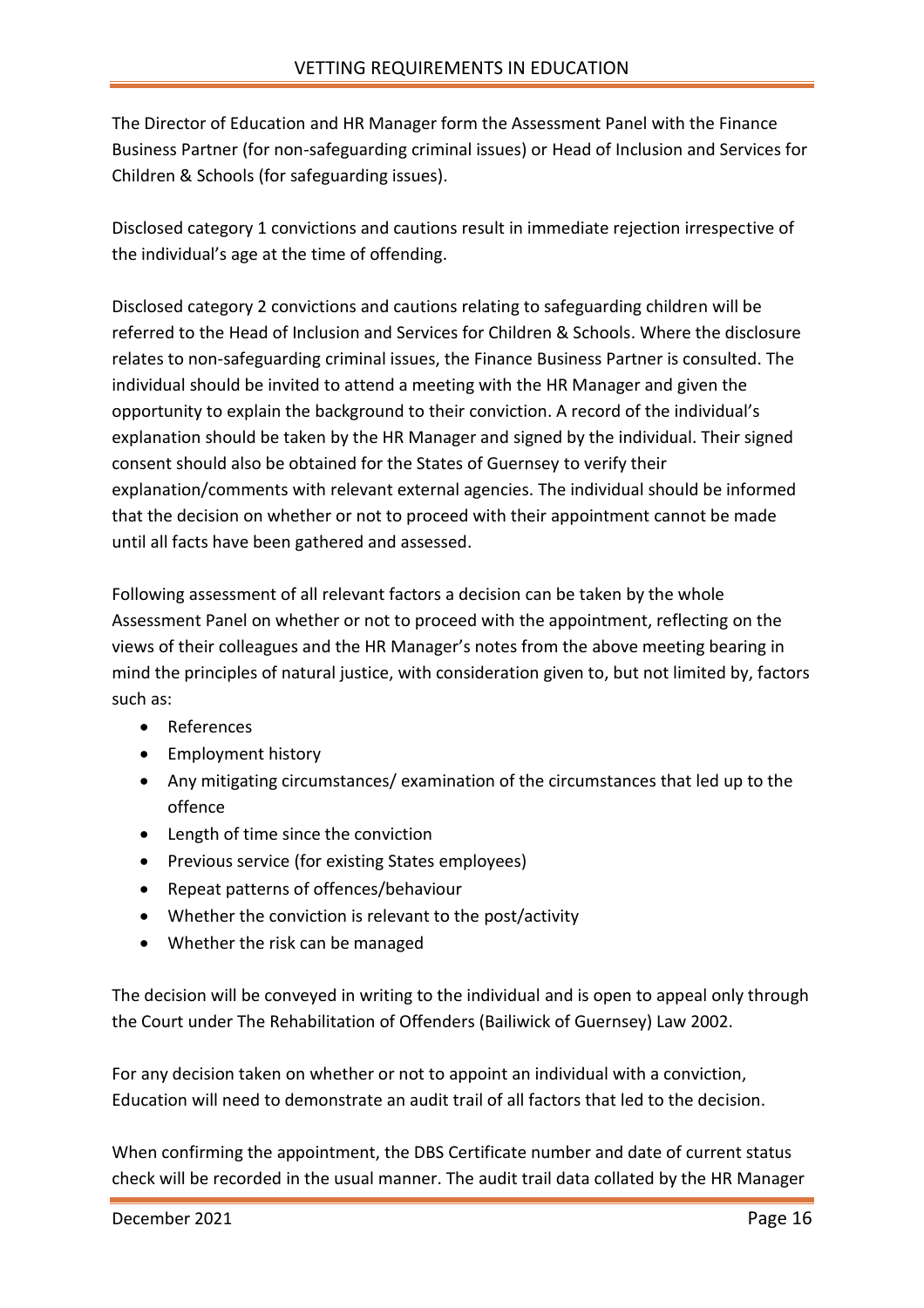will be stored in a secure 'electronic envelope' on the individual's employee record until he/she vacates the job. The Line Manager must be notified.

The HR Manager must have discussed the content of the DBS Certificate with the applicant before withdrawing any offer of employment. The audit trail would be retained for six months in accordance with this Policy – no longer because the individual has not been employed. The Line Manager would be notified the appointment was not made as preemployment checks were not satisfactory.

#### <span id="page-16-0"></span>4.3.2 Contractors and External Providers

Where an individual is not an employee of the States working for Education but a DBS check is required and it has presented with disclosures, the individual can be assessed by their organisation in line with the published criteria or with the permission of the individual the certificate can be referred to Education for assessment via the process outlined in section 4.3.1. All pertinent material would be retained by the original organisation. A letter would be issued to the organisation to confirm the determination, a copy of which would be the only material retained by the States of Guernsey (HR as owner of the DBS process).

## <span id="page-16-1"></span>5.0 Assessment of a Volunteer Disclosure Certificate in Schools or College

Where a volunteer will be in Regulated Activity an enhanced criminal records certificate and barred list check from the DBS will be required. The Headteacher should invite the volunteer to complete an application, have their photograph taken for their ID Card and subscribe to the Update Service (Appendix 5).

Where the volunteer already holds an appropriate check i.e. an Enhanced and Barred Child Workforce DBS Certificate for another organisation, the Headteacher need only satisfy themselves that it is clear and still current and valid using the online DBS Status Update facility. The individual must be registered for that Service, which is free of charge for volunteers. If they have not registered, they will require a new DBS Certificate. In either circumstance, the volunteer should meet with the Headteacher, bringing their clear DBS Certificate, a form of photographic identification and the completed form on the reverse of their volunteer letter. The Headteacher should read the DBS Certificate in the presence of the individual.

The volunteer letter (Appendix 5) will have advised the individual that disclosures on the DBS Certificate need to be referred to Education for assessment (see 4.3). It is therefore anticipated that the certificate presented to the Headteacher will be clear, raising no concerns, and the Headteacher can then complete the online DBS Status Update enquiry with the individual. The Assessment Form must be completed and signed before electronic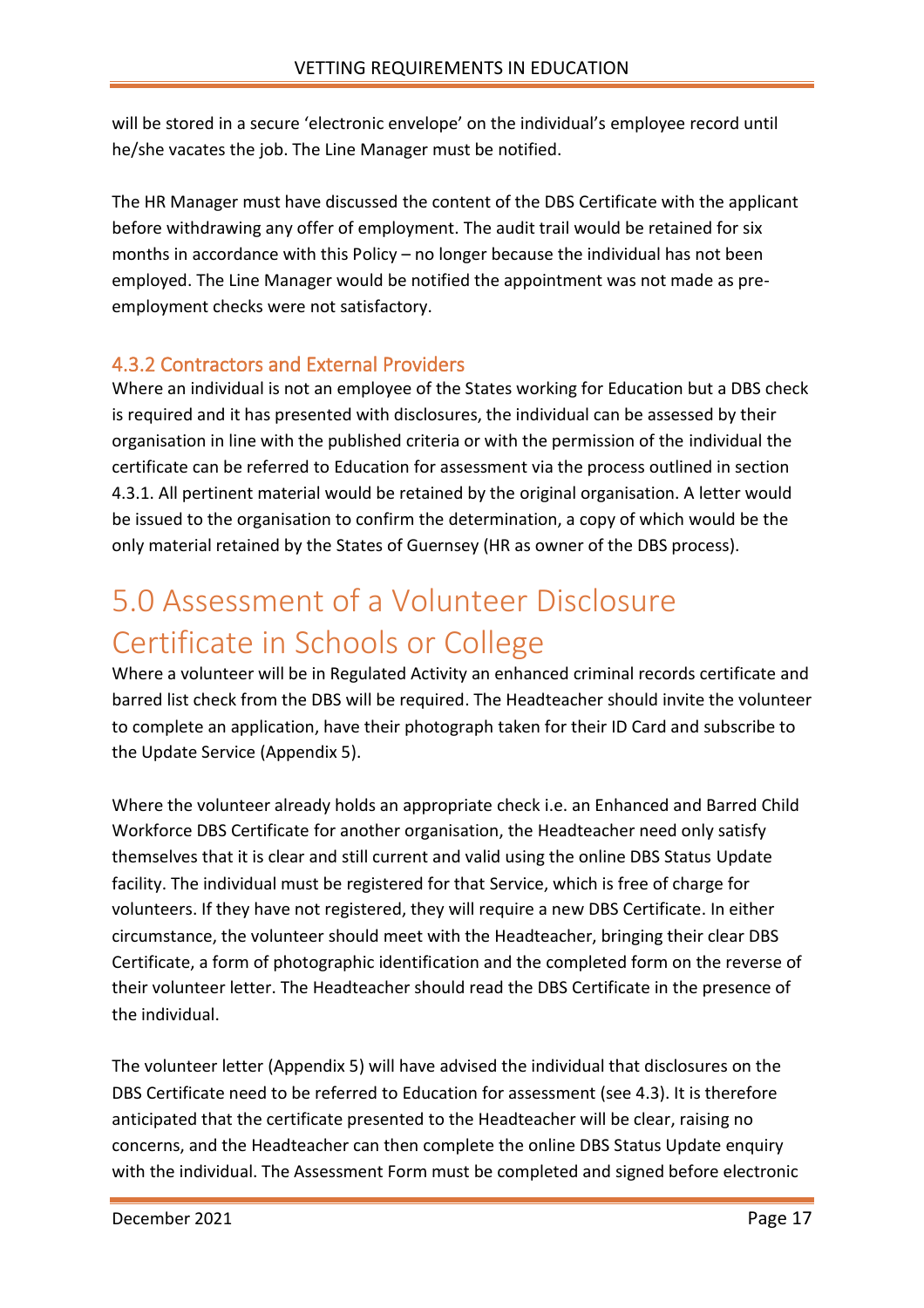submission to the Hub for entry into the volunteer database and issue of an ID Card. Those porting their DBS Certificate from another organisation will need to be photographed at school for their ID Cards. The digital image can be sent to the Hub [sap.hr@gov.gg](mailto:sap.hr@gov.gg) with the scan of the Assessment Form.

Once cleared by the Headteacher the volunteer should have an induction to familiarise themselves with school's general policies and procedures and the expectations of their volunteer role.

Volunteers who have contacted Education with queries about their disclosures will be invited to meet with the HR Manager and their certificate will be assessed in accordance with procedures (see 4.3). An accepted volunteer will be verified using the same Assessment Form.

All DBS Checks verified for volunteers, whoever assesses them, are logged by the Hub in the States Volunteer Database to centralise the Status Check process and restrict access to personal material. ID photographs will be stored against each entry to facilitate re-issue.

For the avoidance of doubt, when volunteering regularly at a new establishment an individual must present a current ID Card or be DBS status update checked by that establishment.

Those who volunteer infrequently and are supervised do not require a DBS check\* and therefore will not be in receipt of an ID Card. (\*Except where the volunteer engages in intimate or personal care or overnight activity - even if this happens only once.)

## <span id="page-17-0"></span>6.0 Management of Sensitive Information

Information relating to the criminal convictions of individuals must be treated as highly confidential. The unauthorised disclosure of such information is a disciplinary offence and will be treated as a criminal offence under both Data Protection and Rehabilitation of Offenders legislation.

Authorised officers have access to DBS Certificates with disclosures for assessment purposes only. Release of the information to other persons is not permitted in any circumstances. At present, authorised members of staff are the Director of Education, Head of Inclusion and Services for Children & Schools, HR Business Partner, Finance Business Partner and the HR Manager.

DBS Certificate numbers, issue date and their most recent status check date are recorded against individual employee records. For volunteers this is recorded by the Hub in a database together with the name and address of the volunteer, their date of birth, email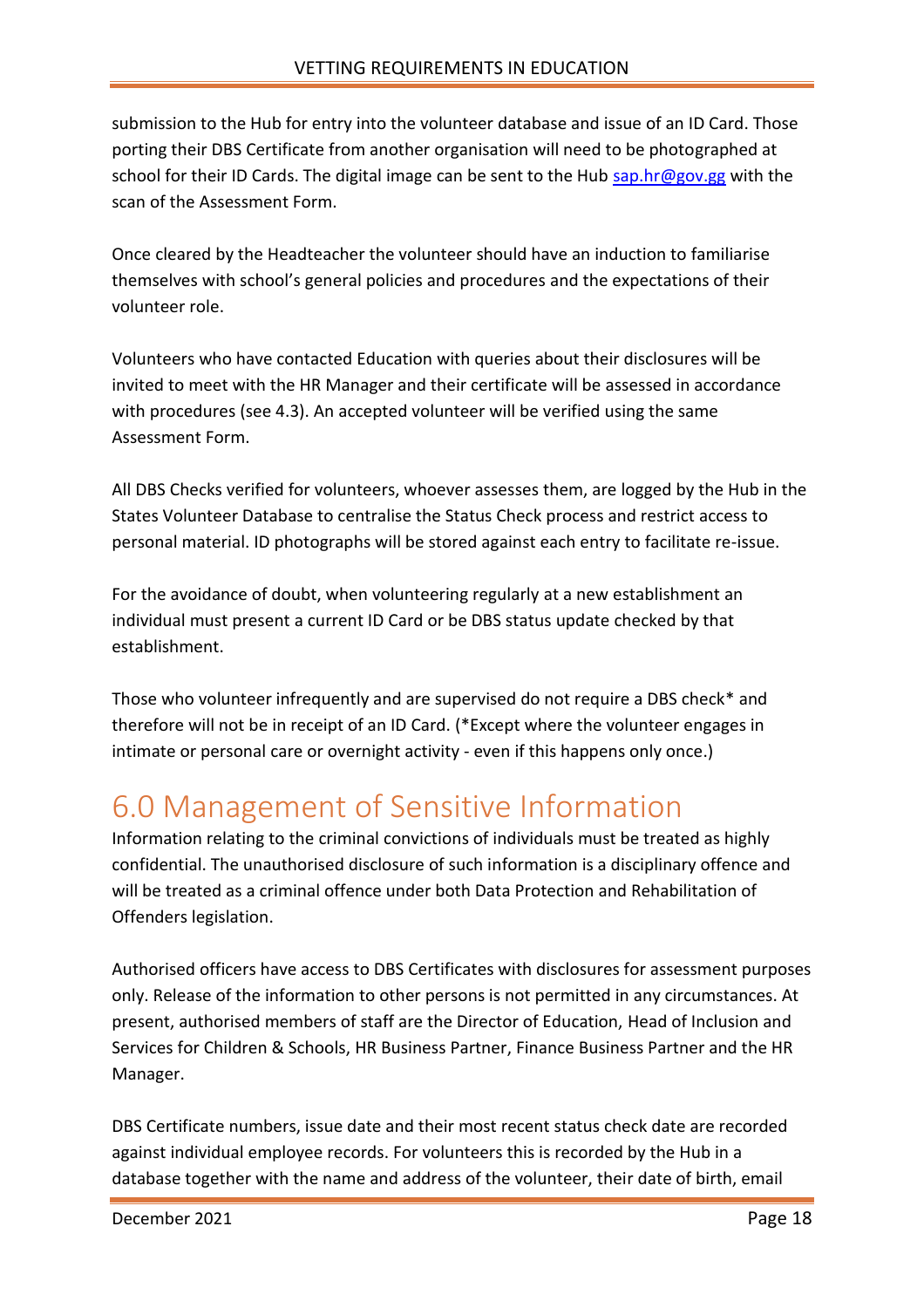address, the type of disclosure, and the position and establishment for which it was required.

Headteachers are encouraged to record the status check date for individual volunteers with their contact details to ensure they work only with those checked regularly. Clear status checks run by the Hub will be notified to schools by their receipt of new ID cards for the volunteer via internal post.

Access to the database record of screened volunteers will normally be restricted to HR and SAP-HR Admin at the Hub.

The DBS Certificate belongs to the individual and they must retain the original. No copy DBS Certificates or Status check reports should be retained within the States in any form beyond six months of the date of issue unless express consent is secured. Once the maximum retention period of six months has elapsed for screening material, it must be securely destroyed and at no time in this process left accessible to unauthorised inspection i.e. in confidential waste sacks removed from lockable bins.

The audit trail developed in assessing individual recruitment DBS Certificates with disclosures is stored electronically in the confidential area attached to the employee record for the period of that individual's employment.

For the avoidance of doubt, audit trail material stored by the HR Manager for successful candidates failing pre-employment checks and therefore not confirmed in post is also destroyed six months after the date the offer was withdrawn.

## <span id="page-18-0"></span>7.0 Maintaining DBS Clearance

The DBS will not proactively provide an employer with status change details. The States of Guernsey therefore may require new DBS status checks of current employees at its discretion. This will apply to all holders of Enhanced (and Barred) DBS Certificates.

For new employees and casual workers the States requires registration with the DBS Update Service at either the time of the DBS application upon appointment to their role or when in receipt of their DBS Certificate AND additionally their written consent to complete a status update. The States of Guernsey can complete as many checks as frequently as it requires for as long as that consent remains in place. For this purpose all employees and workers are required to maintain their DBS accounts via the online Update Service at their own expense.

Volunteers must also maintain their accounts, a service provided by the DBS without cost.

It is recommended that contractors maintain an Update Service account at their cost.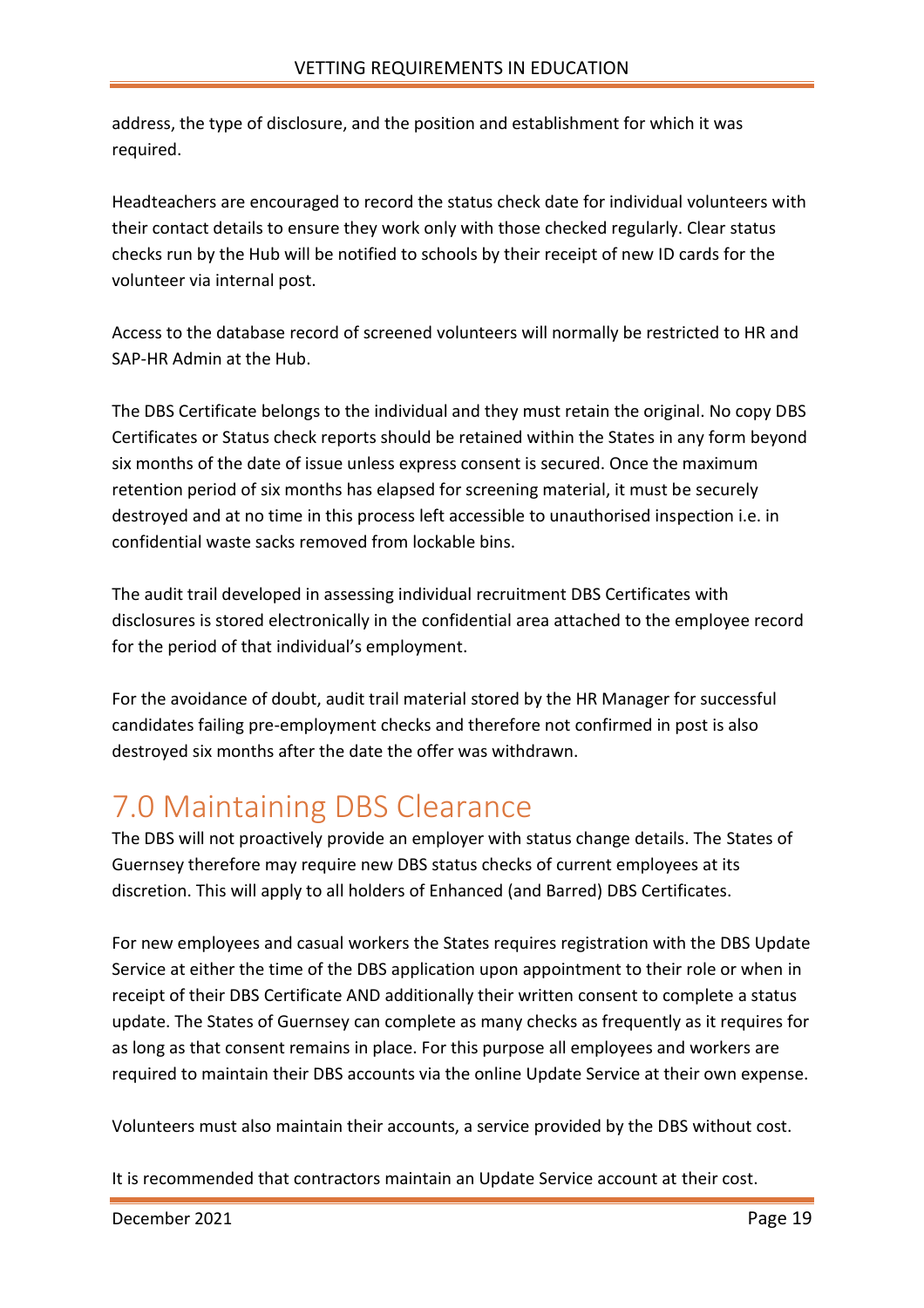<https://www.gov.uk/government/organisations/disclosure-and-barring-service> provides comprehensive information for employers and employees about the DBS Update Service.

The status of a certificate will change and it will no longer be valid:

- For all DBS Certificates if there are:
	- o New convictions, cautions, reprimands or warnings; or
	- o Any amendment or change to a current conviction, caution, warning or reprimand
- For enhanced DBS Certificates if there is:
	- o Any new, relevant police information
- For Enhanced Certificates with a Barred List check:
	- $\circ$  If the person becomes barred for that list checked on the enhanced Certificate

The States of Guernsey can apply to the DBS to determine if the status change is because the individual has been barred from working in Regulated Activity if specific conditions apply:

- Where an offence or concern comes to light as a result of updating an employee's screening
- Because of appointment or transfer to a post requiring higher level of screening reveals offences debarring appointment
- Because information has been received via legitimate channels

Its relevance to the post would be carefully assessed (see section 4). A decision to recommend termination of employment on these grounds would be taken by the Assessment Panel. If an individual leaves the States, moves to a position where there is no legal entitlement to the same DBS check, or withdraws their consent, further online checks will cease.

## <span id="page-19-0"></span>8.0 Portability of Disclosures

A DBS Certificate belongs to the individual. It only contains information from a DBS check on a certain date and for particular workforce(s) as requested by an organisation. Within the relevant workforce, individuals can port their DBS Certificate from one role to another subject to being registered on the online Update Service. Ported disclosures within these 'workplace' types are accepted:

- Child Workforce for any position that involves working/volunteering with children
- Child and Adult Workforce for any position that involves working/volunteering with both children and adults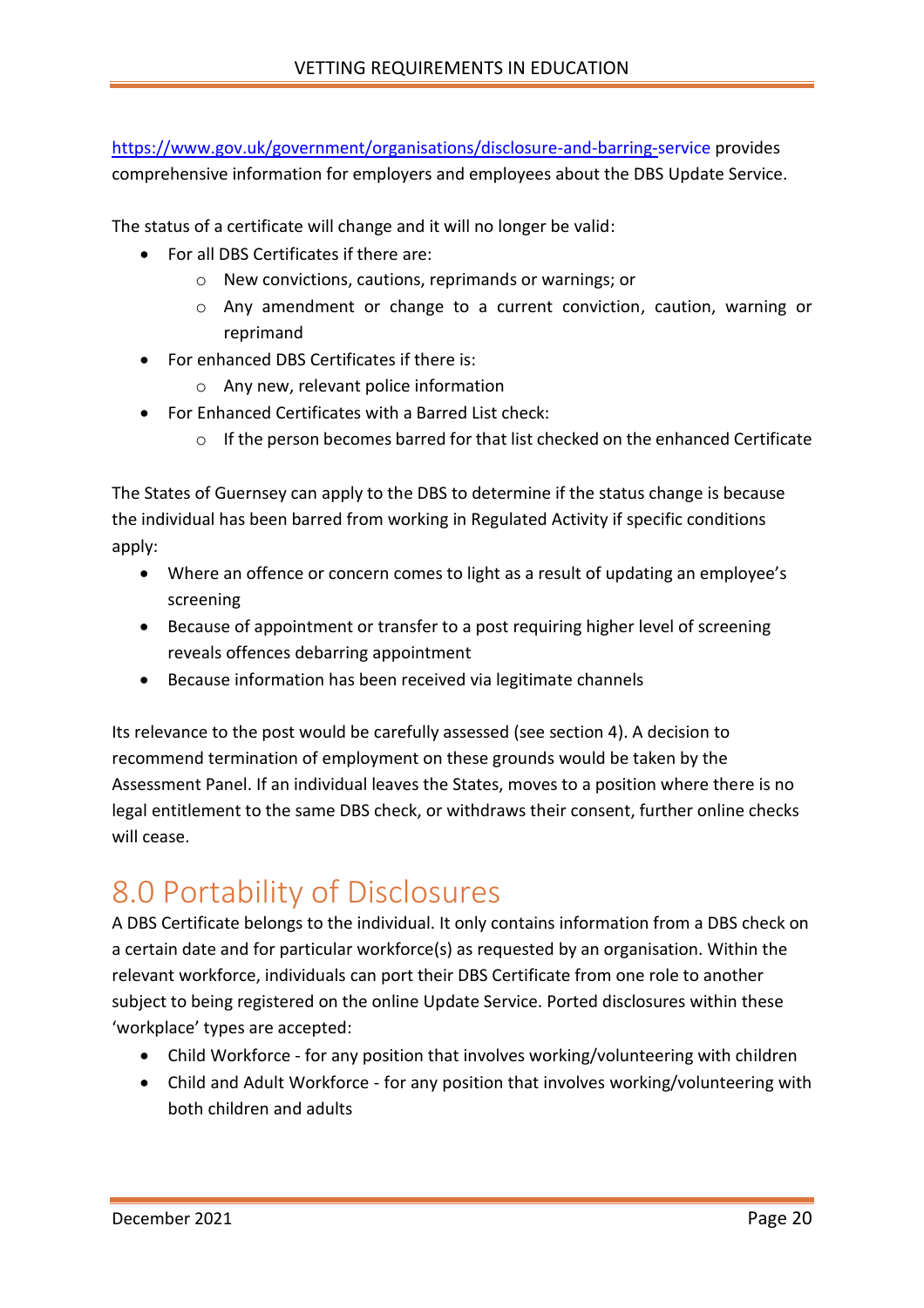Portability is managed within strict criteria defined by the DBS with which these procedures comply:

- Have the individual's consent either orally or in writing
- See the original DBS Certificate to confirm its type (workforce(s) as relevant to the role) and level (enhanced, barred)
- Confirm the individual's identity against photographic ID inc full name and date of birth
- Record the DBS Certificate Number and date of Issue
- Comply with the DBS Code of Practice which includes having a policy on the recruitment of ex-offenders, assessment procedures and disqualification criteria
- Transparency by publication of policy and disqualification criteria on job descriptions

## <span id="page-20-0"></span>9.0 Referring to the DBS<sup>2</sup>

The States of Guernsey must refer someone to the DBS if it:

- Terminates employment because they harmed a child or adult
- Terminates employment because they might have harmed a child or adult otherwise
- Is likely it would terminate someone's employment for either of these reasons, but the person resigned first

(More information in the [Managing Safeguarding Concerns and Allegations Procedure.](http://bridge/teamsite/education/policies/Safeguarding/Forms/AllItems.aspx?RootFolder=%2Fteamsite%2Feducation%2Fpolicies%2FSafeguarding%2FManaging%20Safeguarding%20Concerns%20and%20Allegations%20%28about%20adults%29&FolderCTID=0x0120006ED0238A00489E48B7A844FD637F4507&View=%7bE0E4A593-5F1C-4904-AB69-C45A81D40EFF%7d))

## <span id="page-20-1"></span>10.0 Education Services Complaints Procedure

Complaints should be submitted in writing using the form in the document 'Comments, Compliments and Complaints' found on

<https://www.gov.gg/ComplimentsCommentsandComplaintsEducation> which also explains how investigations of the matter will be handled. Any complaint will be handled confidentially and as swiftly as is practicable.

<sup>2</sup> www.gov.uk/disclosure-barring-service-check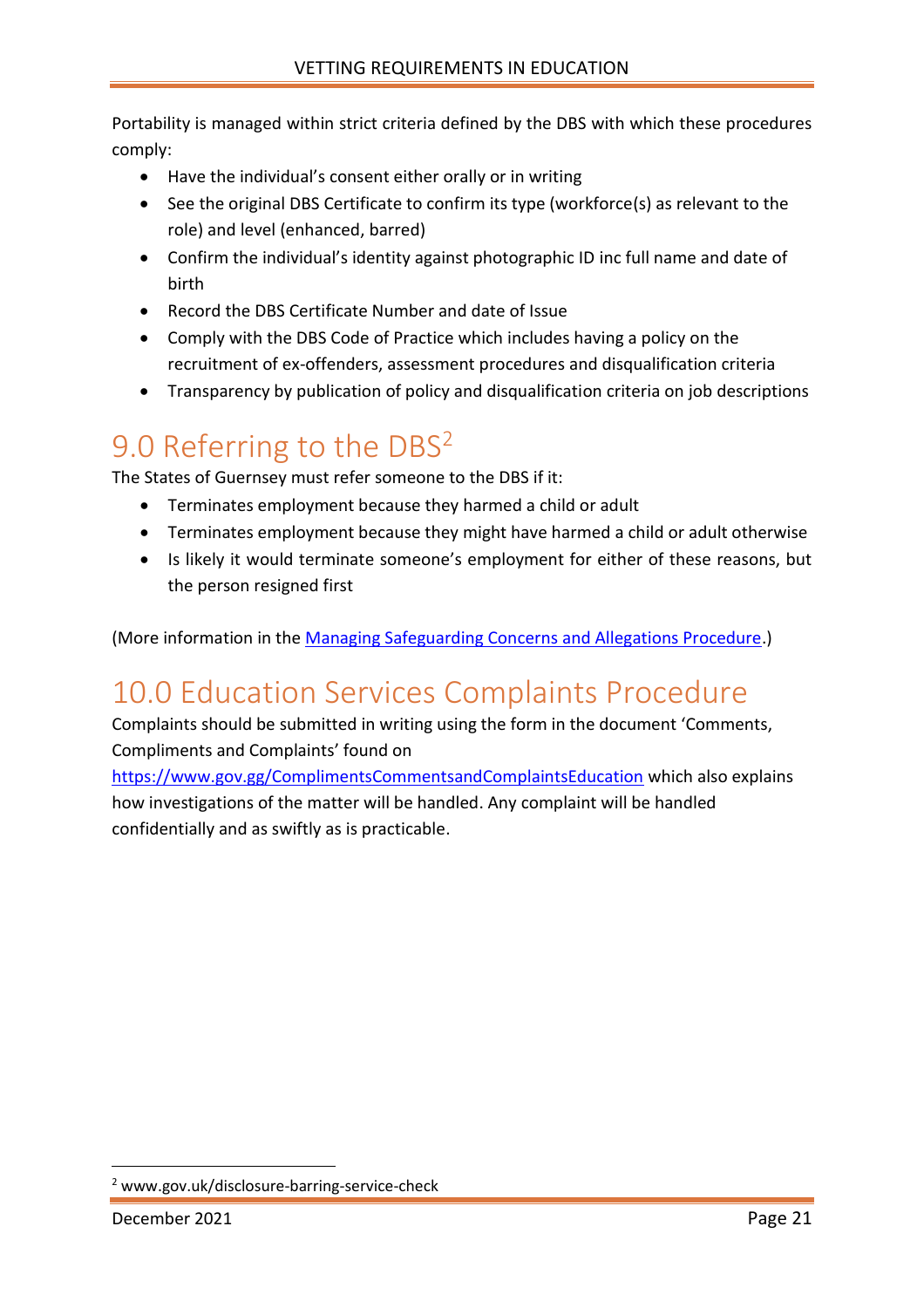## <span id="page-21-0"></span>Appendix 1: Definition of Regulated Activity (Children)

Regulated Activity is work that a barred person must not do (and so an enhanced DBS check including barred list check is relevant)<sup>3</sup>.

It is the responsibility of the organisation engaging the individual to decide if a particular role falls within the legal definition of Regulated Activity. The full definition of Regulated Activity is set out in Schedule 4 of the Safeguarding Vulnerable Groups Act 2006 as amended by the Protection of Freedom Act 2012. HM Government has produced a factual note on [Regulated Activity in relation to Children: scope.](https://assets.publishing.service.gov.uk/government/uploads/system/uploads/attachment_data/file/550197/Regulated_activity_in_relation_to_children.pdf)

Work under (a) or (b) below is Regulated Activity only if done **regularly** (see over the page).

- a) Teaching, training, instructing, caring for (see (c) below) or supervising children if the person is unsupervised\*, or providing advice or guidance on physical, emotional or educational well-being, or driving a vehicle only for children. (\*For clarity: If the work involves regularly teaching, training, instructing, caring for or supervising children in a specified place such as a school, paid workers (i.e. not volunteers) will be in regulated activity even if supervised.)
- b) Work for a limited range of establishments ('specified places'), which include schools and colleges, with the opportunity for contact with children. (However, this does not include work done by supervised volunteers, nor does it include paid work in specified places that is temporary/occasional and does not involve teaching, training, instruction, care, supervision or advice.)

Some activities are always Regulated Activity, regardless of their frequency or whether they are supervised or not. This includes:

- c) Relevant personal care, or health care provided by or provided under the supervision of a health care professional:
	- $\circ$  Personal care<sup>4</sup> includes helping a child with eating and drinking for reasons of illness or disability, or in connection with toileting, washing, bathing and dressing for reasons of age, illness or disability
	- o Health care means care for children provided by, or under the direction or supervision of, a regulated health care professional

<sup>&</sup>lt;sup>3</sup> Note: In some circumstances where the work involved is not technically Regulated Activity but there is opportunity for regular contact with children, 'Keeping Children Safe in Education' guidance, which the Education Office follows, indicates that an enhanced check (without barred list check) either should or may be carried out – this is covered in the main policy document.

 $<sup>4</sup>$  It is not intended that personal care includes such activities as, for example, parent volunteers helping with</sup> costumes for school plays or helping a child lace up football boots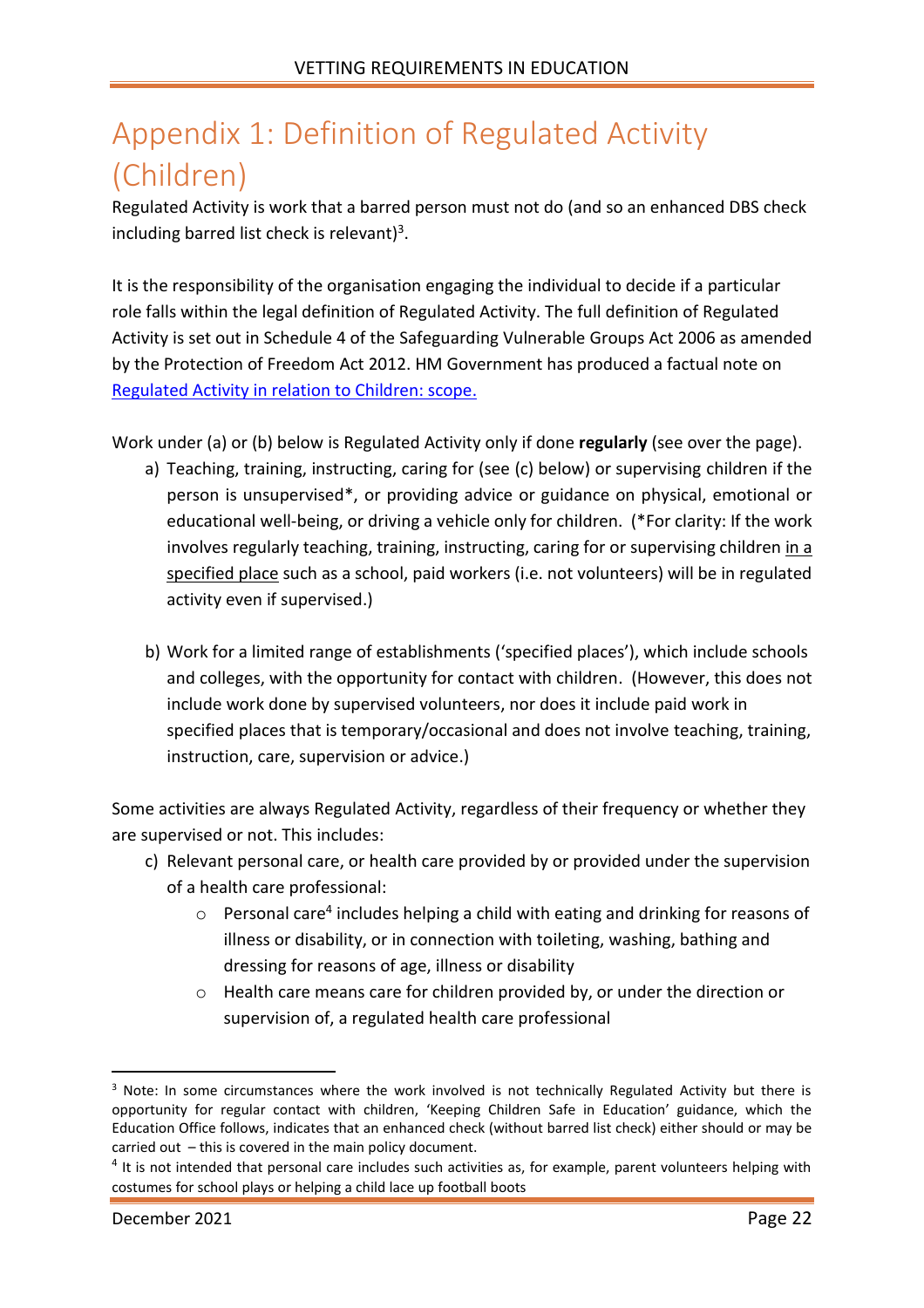#### <span id="page-22-0"></span>'Regularly'

Means the same person engages in the activity:

- Frequently, or on more than 3 days in any 30-day period, **or**
- Overnight between 2am and 6am with the opportunity for face-to-face contact with children (this does not apply to driving a vehicle for children)

#### <span id="page-22-1"></span>Specified establishment

This is a specific list and for our purposes and includes all Education Establishments except Sir Charles Frossard House.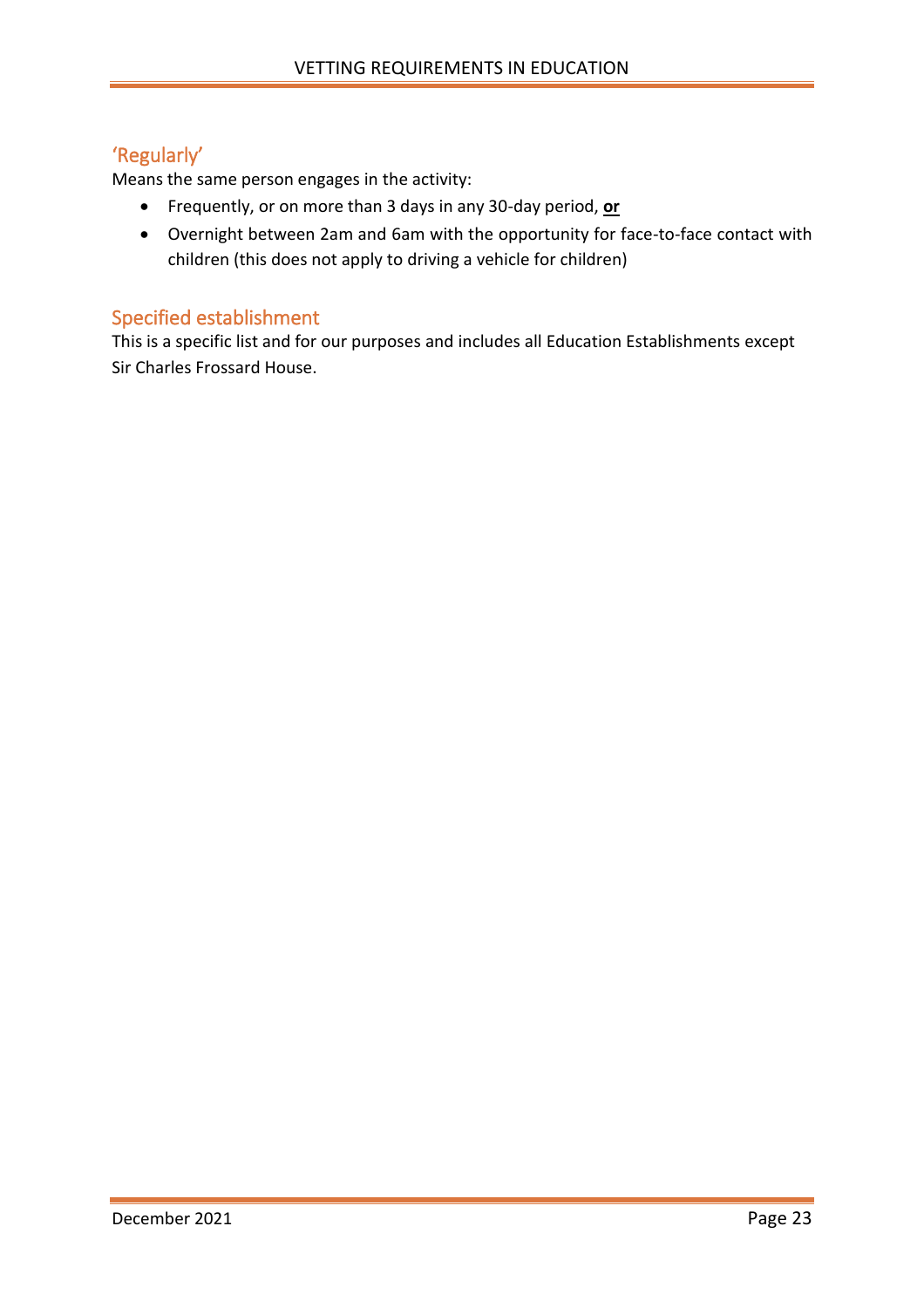## <span id="page-23-0"></span>Appendix 2: Roles requiring Enhanced with or without Barred List DBS Checks

An individual may require a DBS enhanced certificate with/out barred list check either through what they do (a defined activity) or where they work (a specified place).

- 1. All teachers, lecturers, learning support assistants, learning mentors and school administration teams, both permanent and casual, delivering unsupervised activities or based in Education establishments
- 2. Caretakers and cleaners employed by the States of Guernsey and working frequently in education premises during school hours and when learners are present for out of school activities run by the school teaching staff on-site
- 3. All employees, both permanent and casual, working for the Special Educational Needs Transport Service and those drivers contracted to provide SEN pupil transport
- 4. Lunchtime supervisors, both permanent and casual, employed by the States of Guernsey and working in the supervision of children
- 5. Volunteers working unsupervised with learners or supervised but on residential visits or in situations where children are changing
- 6. Regular or frequent contract workers, working in Education premises while learners are in attendance; drivers of buses contracted by Traffic and Highway Services to operate the school transport services; and drivers contracted by Education Services for the purpose of facilitating off-site activities.
- 7. Established Staff posts as detailed on job descriptions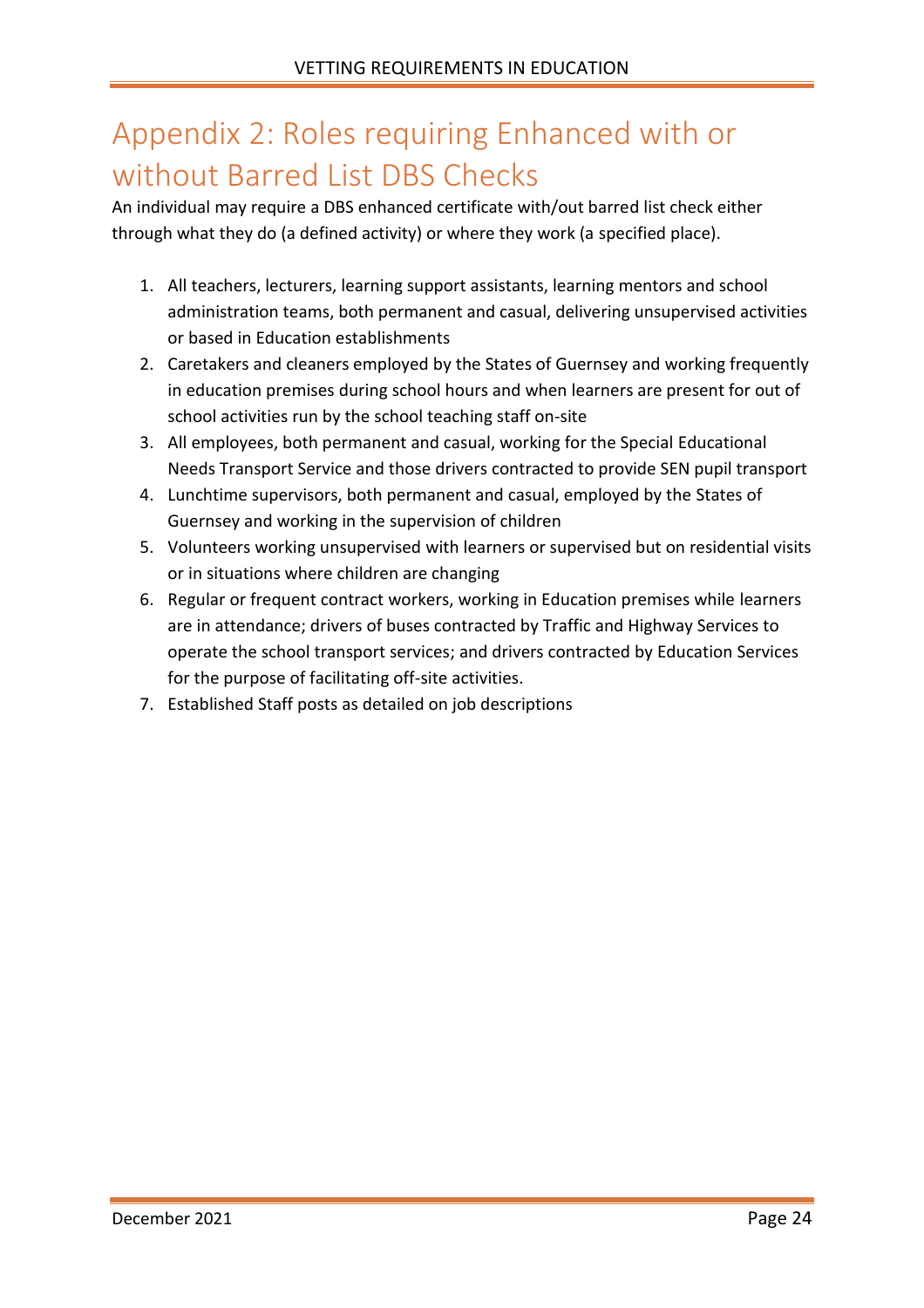## <span id="page-24-0"></span>Appendix 3<sup>5</sup> Education Office Convictions and Cautions Criteria

*NOTE: The criteria defined by these guidelines will be used to assess each application on an individual basis. Eligibility will depend on the nature and circumstances of the offence and the post. It is not possible to set out a full list of convictions that will preclude a person from working with Education assets/information or in schools with children.* 

| Item         | <b>Screening Decision</b>      | <b>Type of Offence</b>                                          |
|--------------|--------------------------------|-----------------------------------------------------------------|
| $\mathbf{1}$ | <b>Convictions or Cautions</b> | Treason                                                         |
|              |                                | Murder                                                          |
|              |                                | Manslaughter / Culpable Homicide                                |
|              | <b>Action:</b>                 | Rape                                                            |
|              | Immediate rejection where an   | Kidnapping / Abduction                                          |
|              | applicant of any age has been  | Incest / Intercourse with a girl under 13                       |
|              | convicted or cautioned for an  | Buggery / Sodomy with a person under age 16 or a person who     |
|              | offence such as:               | has not consented                                               |
|              |                                | Serious sexual offences (punishable by life or more than 10     |
|              |                                | years imprisonment)                                             |
|              |                                | Hostage taking, hi-jacking or torture                           |
|              |                                | Involvement in espionage, terrorism, sabotage or any actions to |
|              |                                | overthrow/undermine parliamentary democratic governance by      |
|              |                                | political, industrial or violent means or association (past or  |
|              |                                | present) with any organisation advocating such activities       |
|              |                                | Any driving offence involving 'causing death by'                |
|              |                                | <b>Firearms offences</b>                                        |
|              |                                | Offences involving unsolicited violence towards others          |
|              |                                | Unlawful possession of weapons, firearms or going equipped to   |
|              |                                | steal                                                           |
|              |                                | Sexual Offences punishable by up to 10 years imprisonment       |
|              |                                | Any sexual offence involving a child                            |
|              |                                | Gross indecency                                                 |
|              |                                | Acts of indecency                                               |
|              |                                | Abuse or neglect of children                                    |

Continued over page…

<sup>5</sup> Adapted from the Committee *for* Home Affairs to meet Education Office criteria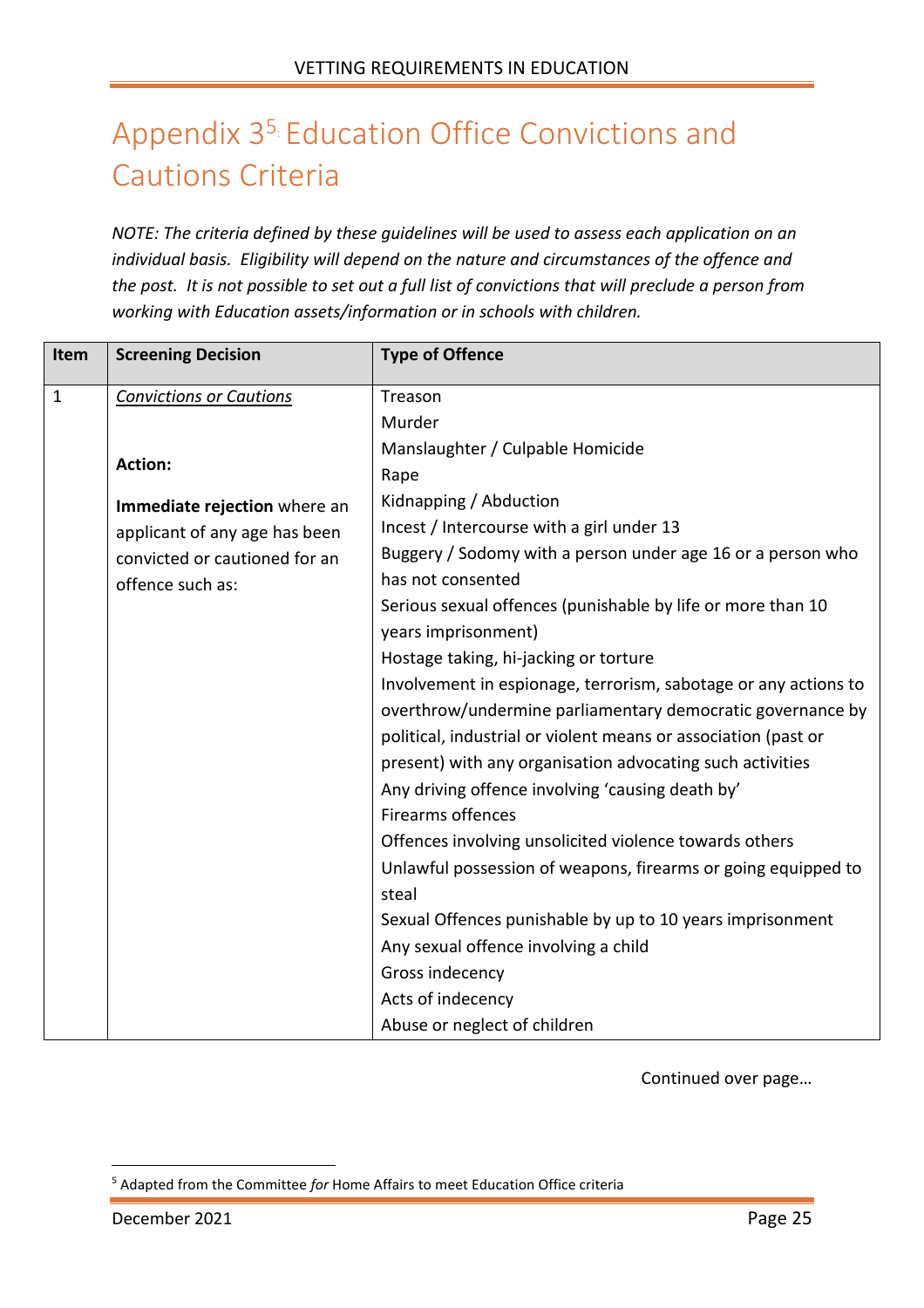#### VETTING REQUIREMENTS IN EDUCATION

| $\overline{2}$ | <b>Convictions or Cautions</b>                                                                                                                                                                                                                                                                                                                                                                                                   | Violence related offences including but not exclusively:                                                                                                                                                                                                                                                                                                                                                                                                                                                                                                                                                                                                                                                                                                                                                                                                                                                                                                                                                                                                                                                                                                                                                                                                                                                                                                                                                                                                                                                                                                                                          |
|----------------|----------------------------------------------------------------------------------------------------------------------------------------------------------------------------------------------------------------------------------------------------------------------------------------------------------------------------------------------------------------------------------------------------------------------------------|---------------------------------------------------------------------------------------------------------------------------------------------------------------------------------------------------------------------------------------------------------------------------------------------------------------------------------------------------------------------------------------------------------------------------------------------------------------------------------------------------------------------------------------------------------------------------------------------------------------------------------------------------------------------------------------------------------------------------------------------------------------------------------------------------------------------------------------------------------------------------------------------------------------------------------------------------------------------------------------------------------------------------------------------------------------------------------------------------------------------------------------------------------------------------------------------------------------------------------------------------------------------------------------------------------------------------------------------------------------------------------------------------------------------------------------------------------------------------------------------------------------------------------------------------------------------------------------------------|
|                | Circumstances of convictions,<br>cautions, reprimands, formal<br>warnings, final warnings, fixed<br>penalty notices and restorative<br>justice sanctions.<br><b>Action:</b><br>Consider the circumstances of<br>the offence(s).<br>Areas considered should<br>include:<br>Whether the offending<br>$\bullet$<br>has been repeated<br>Applicant's age at time<br>of offence<br>The length of time<br>elapsed since the<br>offence | Any hate crime<br>$\bullet$<br>Domestic Violence offences<br>Offences involving serious violence or injury including<br>Grievous Bodily Harm (GBH) and Actual Bodily Harm<br>(ABH);<br>Public order offences - involvement in riot, violent<br>$\bullet$<br>disorder, affray, causing fear or provocation of violence,<br>causing intentional harassment, alarm or distress.<br>Criminal damage<br>$\bullet$<br>Drunk and disorderly<br>Dishonesty related offences including but not exclusively:<br>Interference with judicial process or the investigation of<br>offences<br>Offences which involve elements or acts of dishonesty,<br>$\bullet$<br>corruption, financial gain or loss to anyone, including<br>theft, fraud and deception<br>Burglary / theft by housebreaking<br>٠<br>Drugs/Driving Offences including but not exclusively:<br>Involvement in drugs including one possession of a Class<br>A drug (Heroin, morphine) or more than one Class B drug<br>(amphetamines, cannabis) and/or supplying drugs of any<br>kind.<br>Dangerous driving within the last 10 years<br>One offence of drink driving (drunk in charge) or drugs<br>driving within the preceding 10 years<br>Convictions within the last 5 years for driving without<br>$\bullet$<br>insurance, failing to stop after an accident, or driving<br>whilst disqualified<br>More than 3 traffic convictions (including fixed penalties<br>parking offences that resulted in court appearance)<br>within the last 5 years (for offences on different dates)<br>2 or more convictions for regulatory offences such as |
|                |                                                                                                                                                                                                                                                                                                                                                                                                                                  | failure to renew driving licence within the last 5 years                                                                                                                                                                                                                                                                                                                                                                                                                                                                                                                                                                                                                                                                                                                                                                                                                                                                                                                                                                                                                                                                                                                                                                                                                                                                                                                                                                                                                                                                                                                                          |

Continued over page…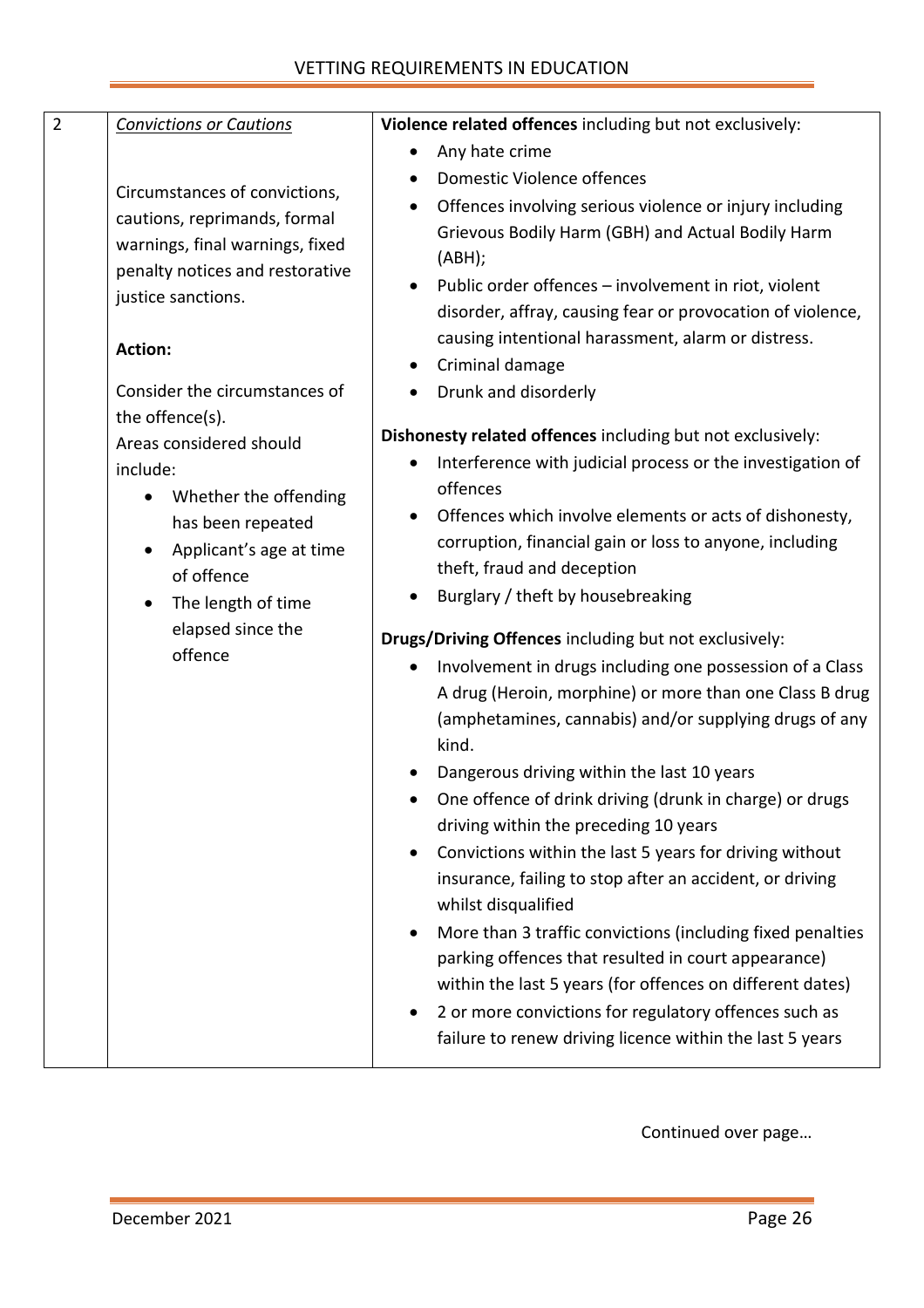| 3              | <b>Outstanding Charges &amp;</b>                              | Where an applicant discloses an outstanding charge or         |
|----------------|---------------------------------------------------------------|---------------------------------------------------------------|
|                | Summons                                                       | summons or is the subject of a police investigation, then the |
|                |                                                               | screening decision should be deferred until the outcome is    |
| <b>Action:</b> | known at which point it will be considered in accordance with |                                                               |
|                | Await outcome                                                 | this policy                                                   |
|                |                                                               |                                                               |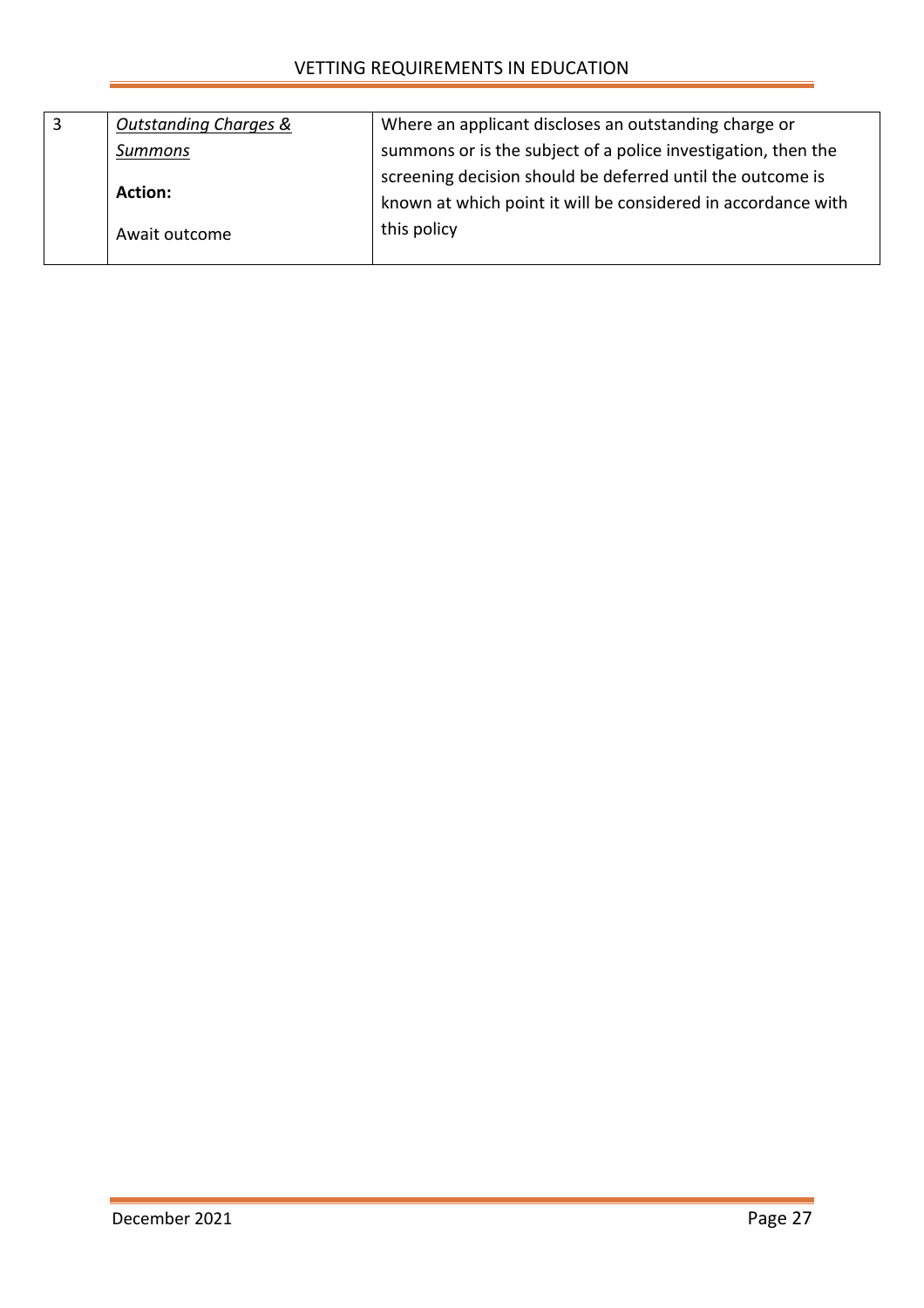## <span id="page-27-0"></span>Appendix 4:Vetting Clause in Contracts and SLAs

### <span id="page-27-1"></span>Vetting of Staff for External Providers

As an external provider of services to its young people and/or their place of learning, the Education Office requires that *Entity*<sup>6</sup> ensures that all Disclosure and Barring Service (DBS) Checks are valid<sup>7</sup> and cleared for all workers in accordance with DBS eligibility criteria<sup>8</sup>. This should include other workers operating on its behalf and volunteers\* who undertake activities defined as 'Regulated Activity' and requiring an Enhanced DBS Certificate with barred list check.

\*A volunteer may only be exempt under HM Department for Education's statutory guidance regarding Regulated Activity Under Supervision where they are effectively supervised by an appropriately vetted individual.<sup>9</sup> Headteachers/College Principal are responsible for determining the appropriate level of supervision depending on the circumstances.

### <span id="page-27-2"></span>Vetting of Staff for Contractors (Non-teaching and learning)

For all contractors whose work provides them with an opportunity for regular contact with children on a school site, an enhanced DBS check with barred list information will be required (or without barred list information if regular contact but the work is temporary or occasional). In considering whether the contact is regular, it is irrelevant whether the contractor works on a single site or across a number of sites. (If the work does not provide opportunity for regular contact with children, a basic DBS disclosure may be requested if considered appropriate.)

Under no circumstances will a contractor in respect of whom no checks have been obtained be allowed to work unsupervised, or engage in Regulated Activity.

The Education Office requires that *Entity*<sup>10</sup> ensures that all Disclosure and Barring Service (DBS) Checks are valid<sup>11</sup> (dated within 3 years of the scheduled end date of the work) and cleared in accordance with DBS eligibility criteria<sup>12</sup> for all employees and other workers operating on its behalf. Where disclosures are made, Education will assist in determining the suitability of an individual to work in an educational setting in accordance with section 4 of the Policy.

<sup>6</sup> Insert name of operator

 $<sup>7</sup>$  DBS Status Checks on each individual must be completed at each contracting period or every three years,</sup> whichever is the more frequent.

<sup>8</sup> The convictions and cautions criteria will be appended to the supplier's contract.

<sup>&</sup>lt;sup>9</sup> The HR Manager or the Hub can advise on regulated activity and the DBS eligibility criteria.

<sup>10</sup> Insert name of operator

<sup>&</sup>lt;sup>11</sup> DBS Status Checks on each individual must be completed at each contracting period or every three years, whichever is the more frequent.

 $12$  The convictions and cautions criteria will be appended to the supplier's contract.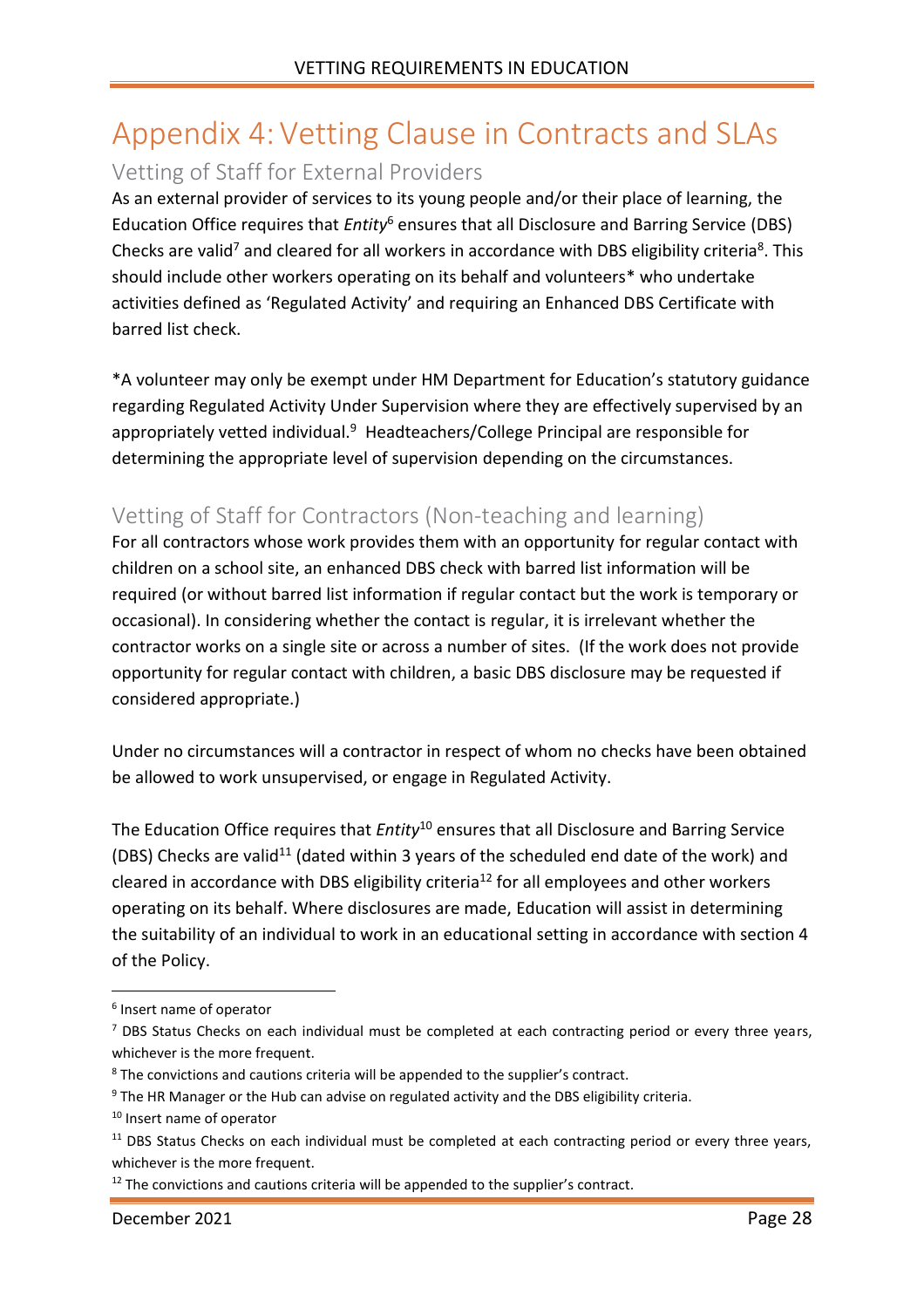Written notification listing employees' full names, type, date and reference number of their most recent certificate/status check (no older than three years unless registered with the Update Service), is required before any activity can commence. It should be submitted to the commissioning officer at Education. Staff must also arrive on site with photographic identification for inspection (drivers' licences or passports are acceptable).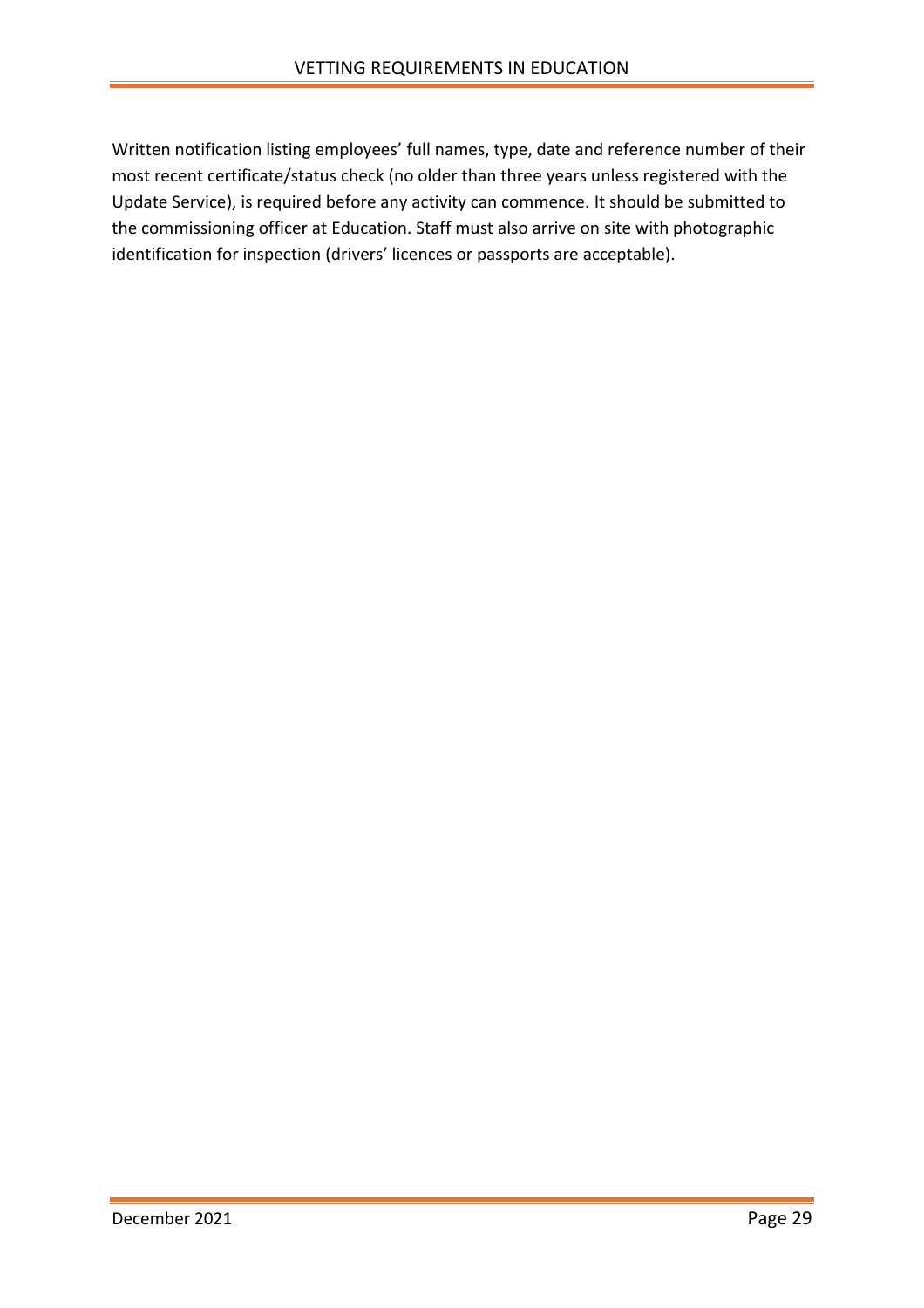## <span id="page-29-0"></span>Appendix 5: Volunteer Letter

#### Dear Parent/Carer **VOLUNTEERING AT YOUR CHILD'S SCHOOL**

Parents and carers are a wonderful support in extending the teaching and learning opportunities we can offer here and I would encourage you to consider volunteering if ever you have time to spare. If you have specific knowledge or skills we can utilise, all the better, and we would be very pleased to hear from you.

More regular volunteers or those in school without the supervision of a teacher would require an Enhanced and Barred (Child) Disclosure and Barring Service Certificate to be assessed before joining us. Many of you may work or volunteer with children already and hold the Child Workforce DBS Certificate and we would be happy to use it assuming you are registered with the online DBS Status Update Service. If you do not hold a DBS Certificate, the Hub at Sir Charles Frossard House will assist you in completing your application which will then be processed free of charge as a school volunteer. They will need to take your photograph for your ID Card too. Please call them on 227000 for more information.

Your certificate has to be assessed before you can start, whether you have one now already or not. This is easily achieved if nothing is disclosed on the certificate. Simply telephone school to arrange an appointment with me to which I would ask you bring your certificate and photographic identification, ideally your passport. I shall verify your identity, read your DBS Certificate and complete an online DBS Status Check with you and should then be able to run through our short volunteer induction. It should all take no more than 20 minutes.

If we are using an existing DBS Certificate I shall also need to take a photograph so we can issue an ID Card (because you did not need to complete a DBS application form at The Hub). It may be requested as ID in school, on trips or if you help at another school. It will be reissued for collection from school every time we run a status check which is about every three years. To authorise these checks, could you complete the form on the reverse of this letter and bring it with you please.

If your certificate has disclosures, whatever their age or nature, it is preferred that you contact the HR Manager on 227000 to arrange a meeting to complete the assessment. You will still need to take your DBS Certificate, photographic identification and the completed form on the reverse of this letter with you.

We look forward to welcoming you as a volunteer.

#### **Headteacher**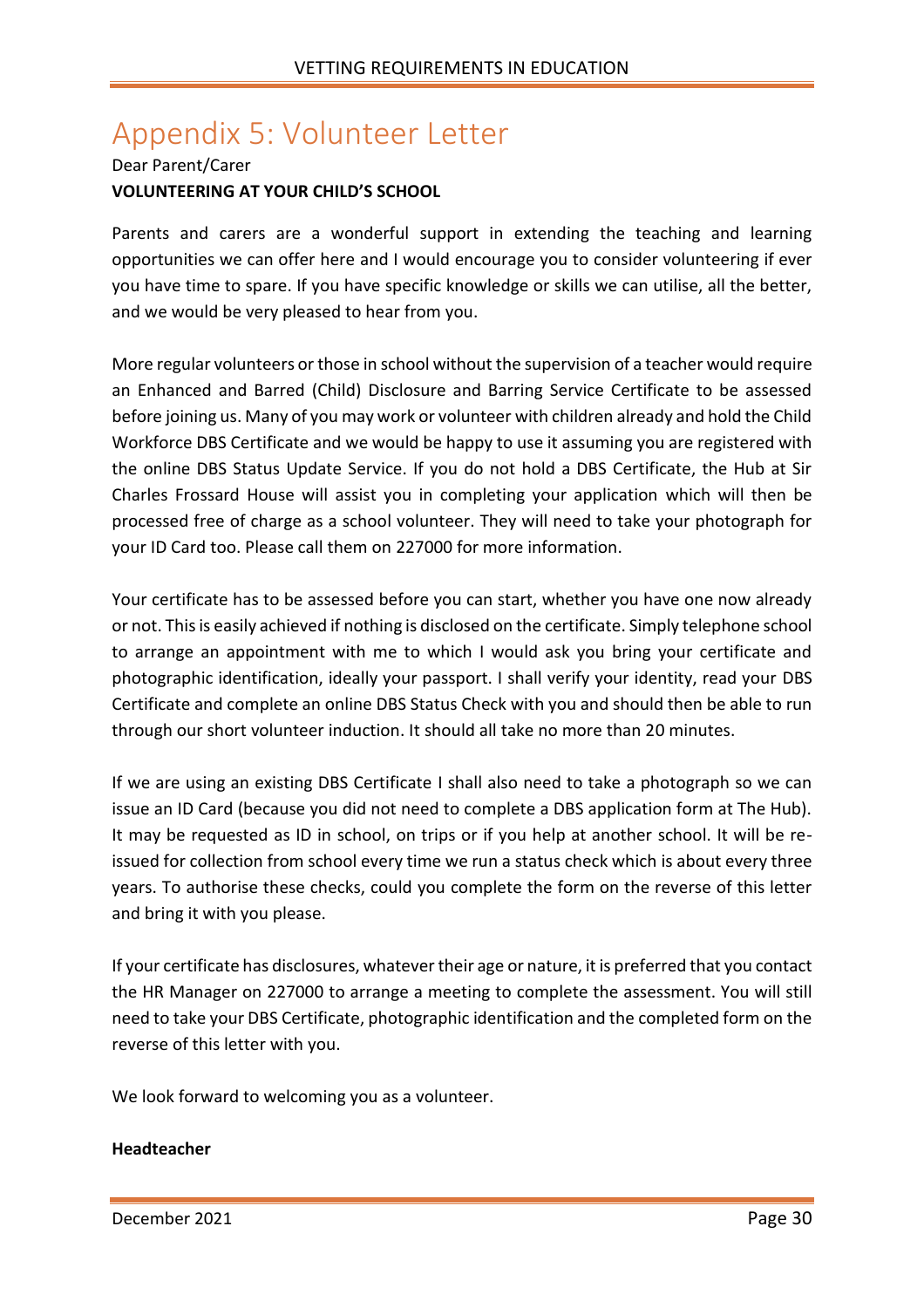#### **ENHANCED AND BARRED (CHILD) DBS CERTIFICATE ASSESSMENT FORM**

*To be completed by volunteer (new or ported DBS Certificates)*

Surname:

First Name:

Address:

Email Address:

Telephone Number:

Date of Birth:

Relationship with school: Parent/Carer/Extended Family/External Organisation\* (Please circle)

\*Organisation:

I undertake to subscribe to the DBS Status Update Service upon receipt of my DBS Certificate to fulfil my role as a volunteer in the Child Workforce. I authorise the States of Guernsey to access my online Certificate as and when required.

Signature: Date: Date: